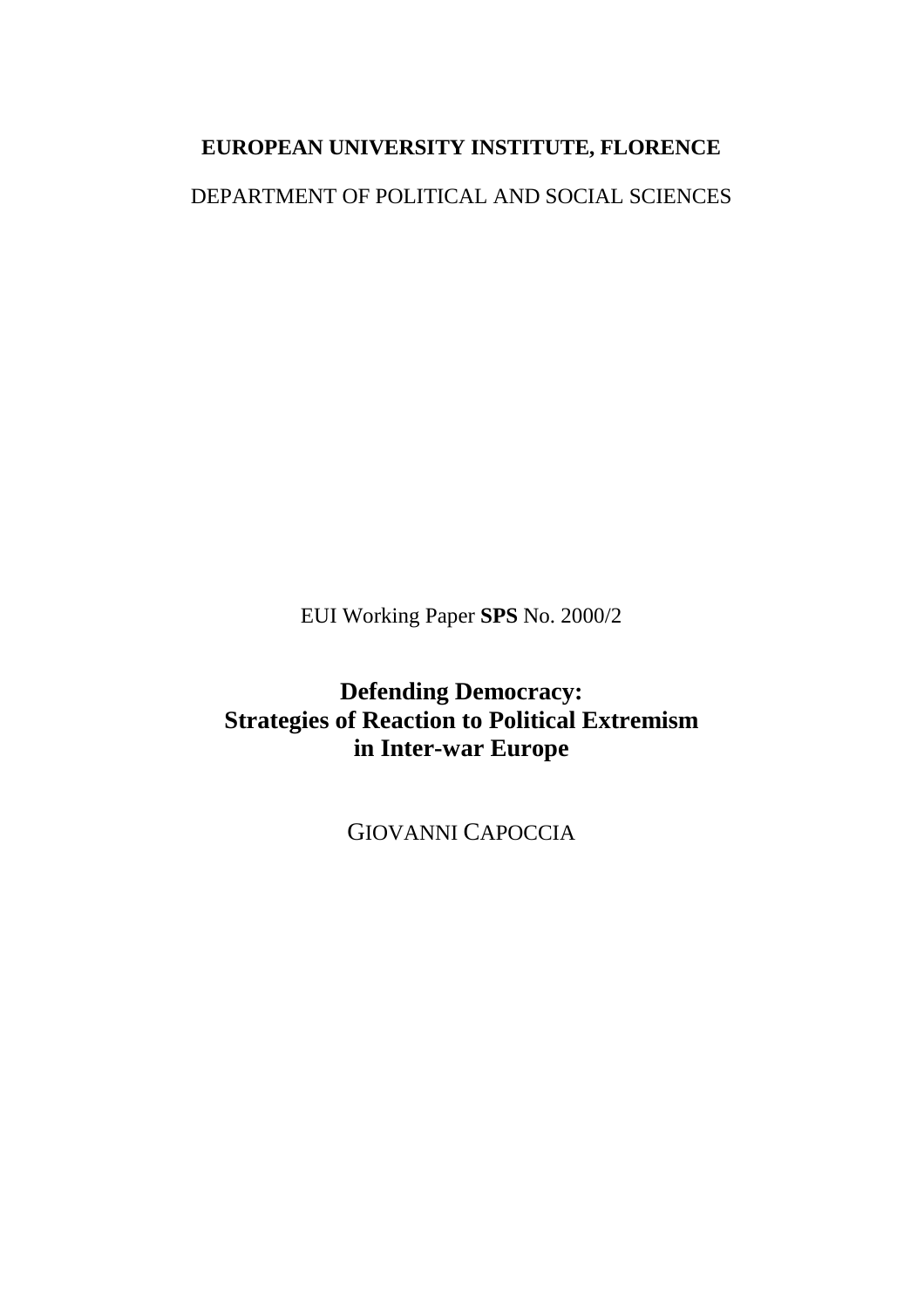## **BADIA FIESOLANA, SAN DOMENICO (FI)**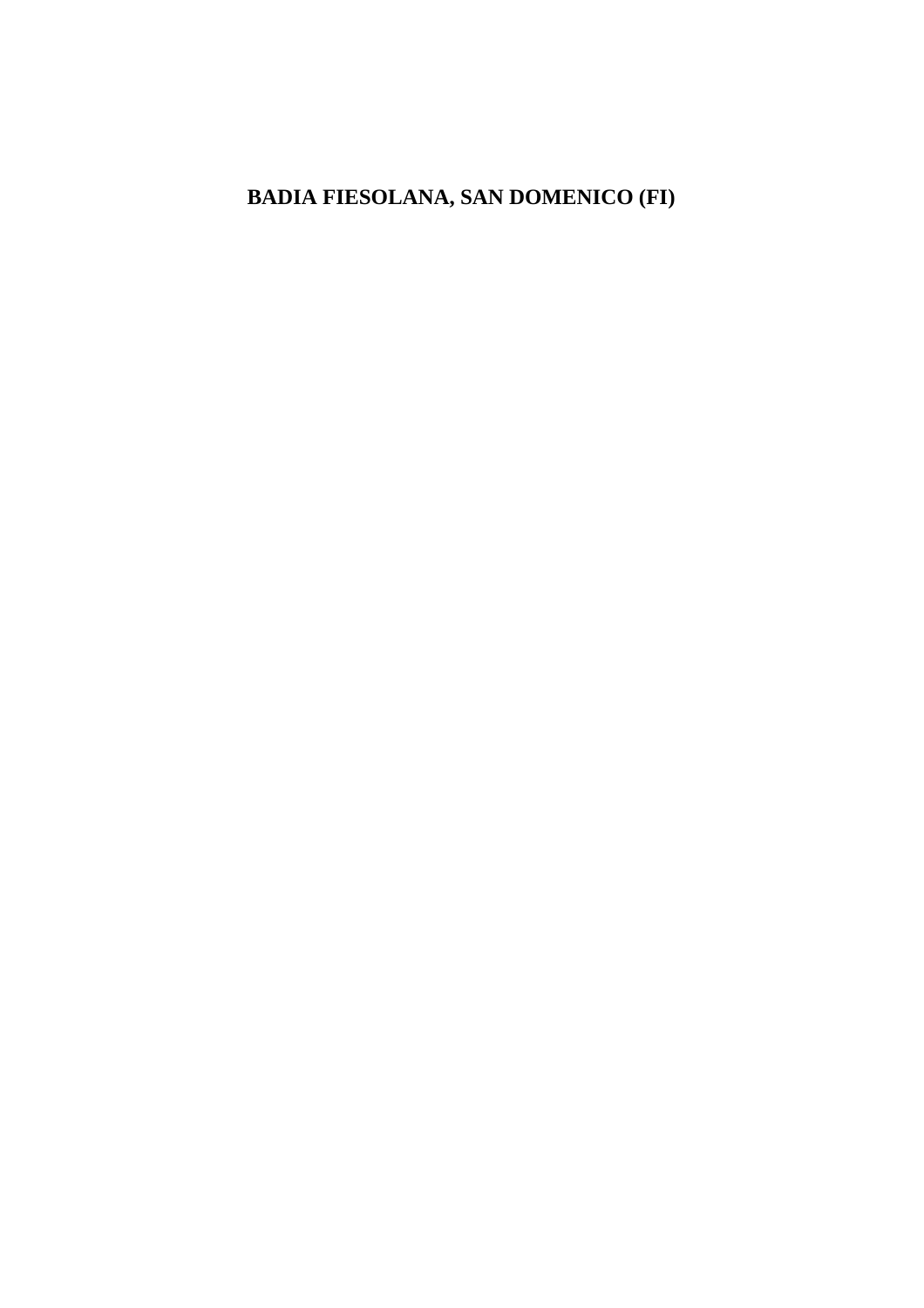All rights reserved. No part of this paper may be reproduced in any form without permission of the author.

> © 2000 Giovanni Capoccia Printed in Italy in June 2000 European University Institute Badia Fiesolana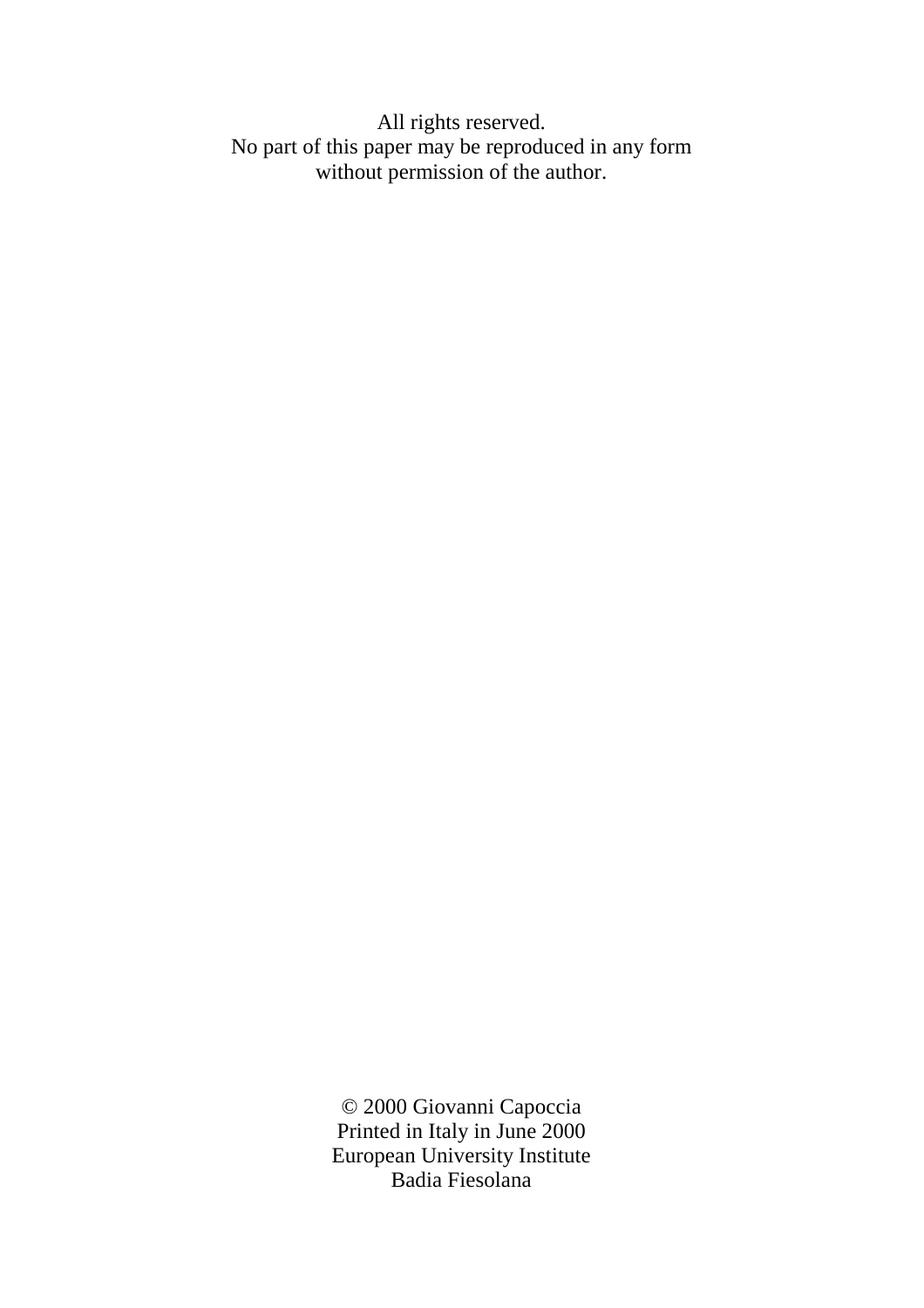I – 50016 San Domenico (FI) Italy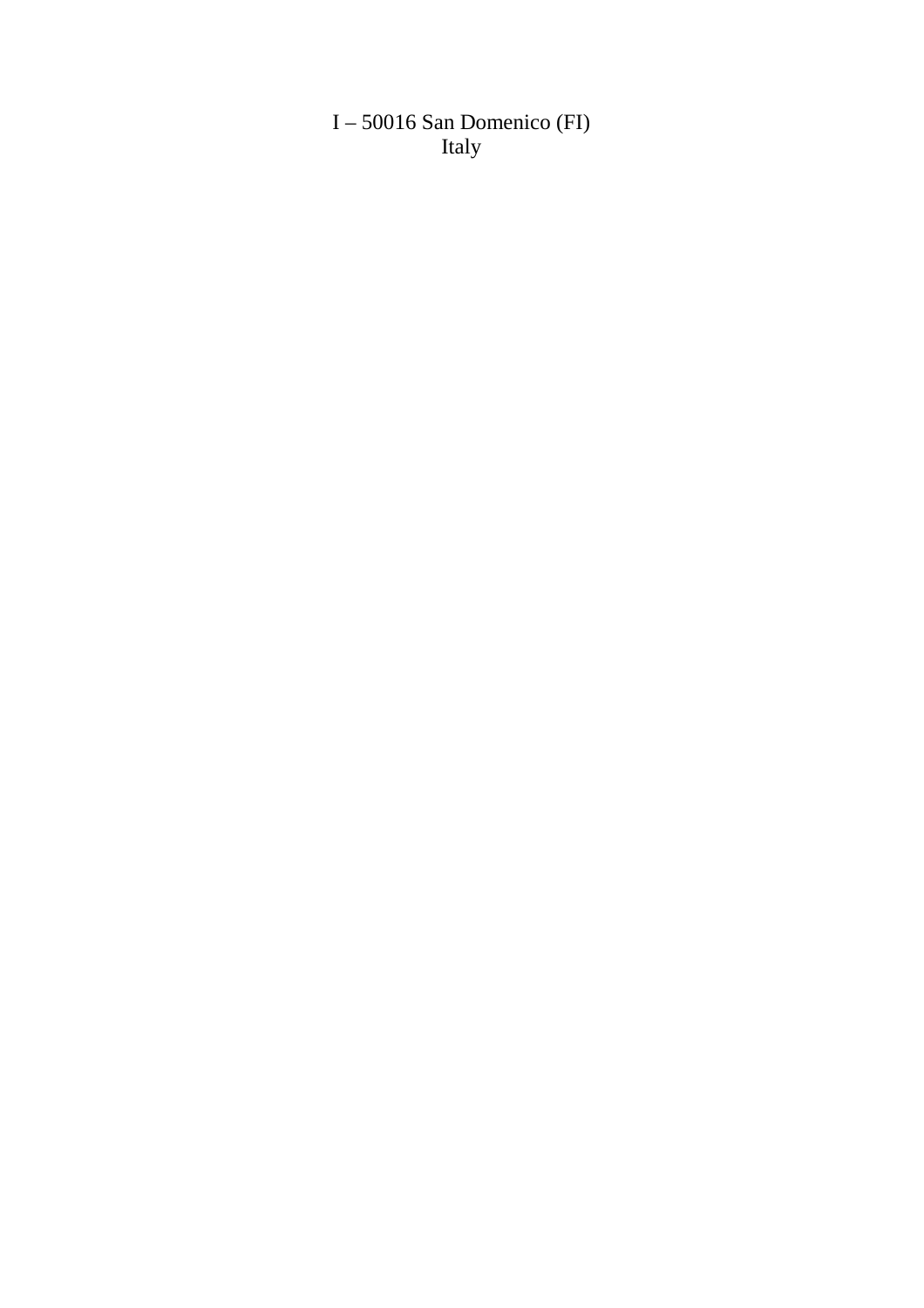# **Defending Democracy: Strategies of reaction to political extremism in inter-war Europe**

## **Giovanni Capoccia European University Institute (Florence)**

May 9, 2000.

#### **Mailing address:**

Department of Political and Social Sciences European University Institute Via dei Roccettini, 9 50016 San Domenico di Fiesole Florence ITALY

Tel. (work): +39 (055) 4685.432 Tel. (home) +39 (055) 541180 Fax (work): +39 (055) 599887 or +39 (055) 4685.201 Email: capoccia@datacomm.iue.it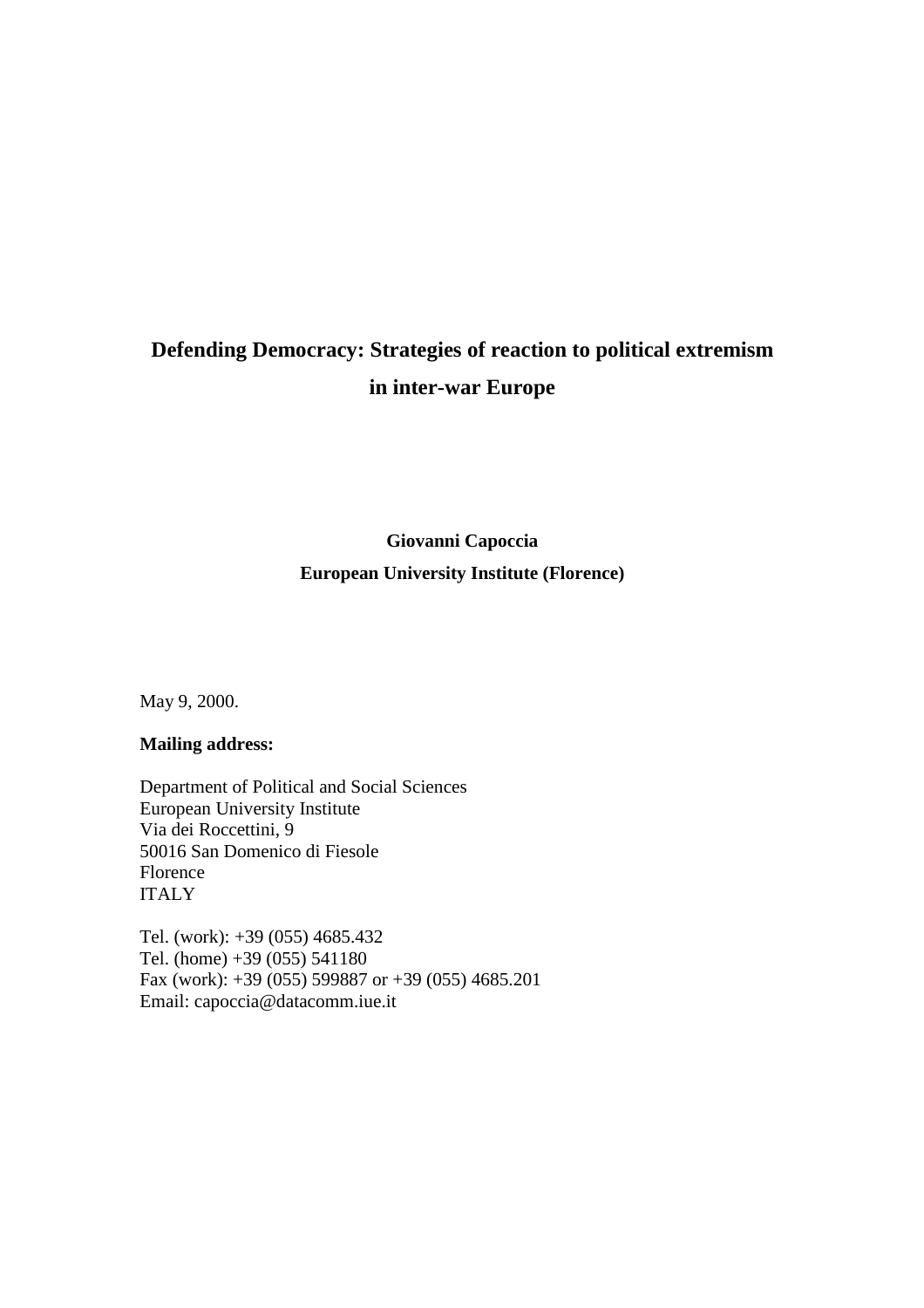# **Defending Democracy: Strategies of reaction to political extremism in inter-war Europe**

### **Abstract**

While the strategies of political actors and institutions have been largely analyzed with reference to cases of democratic breakdown in inter-war Europe and other contexts, democratic survival has often been viewed as a consequence of socioeconomic and cultural "preconditions". The analysis of successful reactions to strong extremist challenges in three cases of democratic survival (Czechoslovakia, Finland and Belgium in the inter-war period) against the background of two cases of breakdown in the same historical context (Italy and the Weimar Republic) is a useful complement to this view. The analysis of the selected cases shows how a stable coalition of democratic forces can effectively protect the democratic system from dangerous extremist attacks by enacting both repressive and inclusive strategies.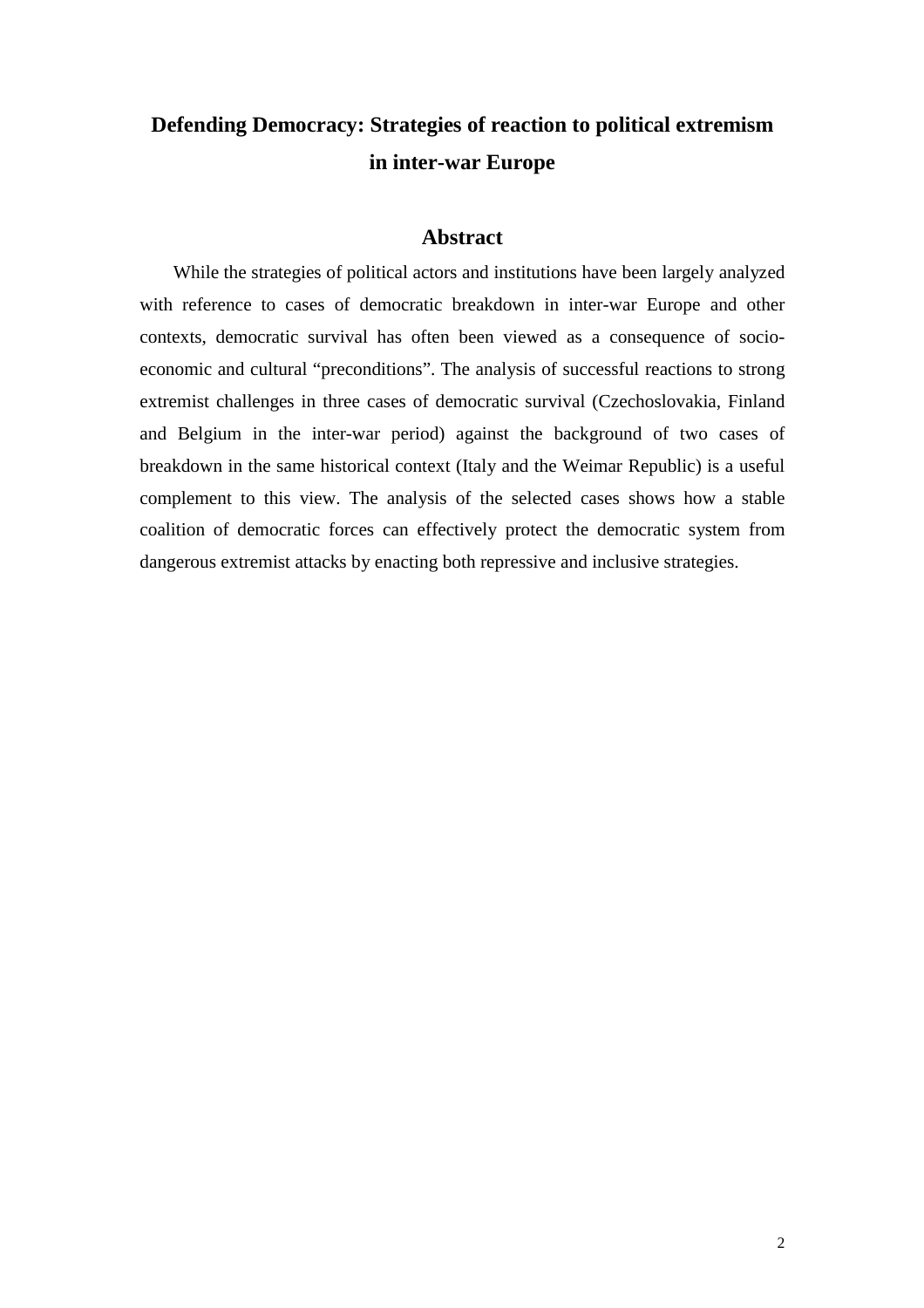#### Acknowledgements

I thank Stefano Bartolini, Ingrid van Biezen, Peter Mair, and Philippe Schmitter for commenting on previous versions of this article. I am also indebted to the participants into the ECPR Workshop "Competing Conceptions of Democracy in the Practice of Politics" (Copenhagen, 14-19 April 2000), to which a preliminary version of this article was presented, for their useful remarks. The usual disclaimer applies.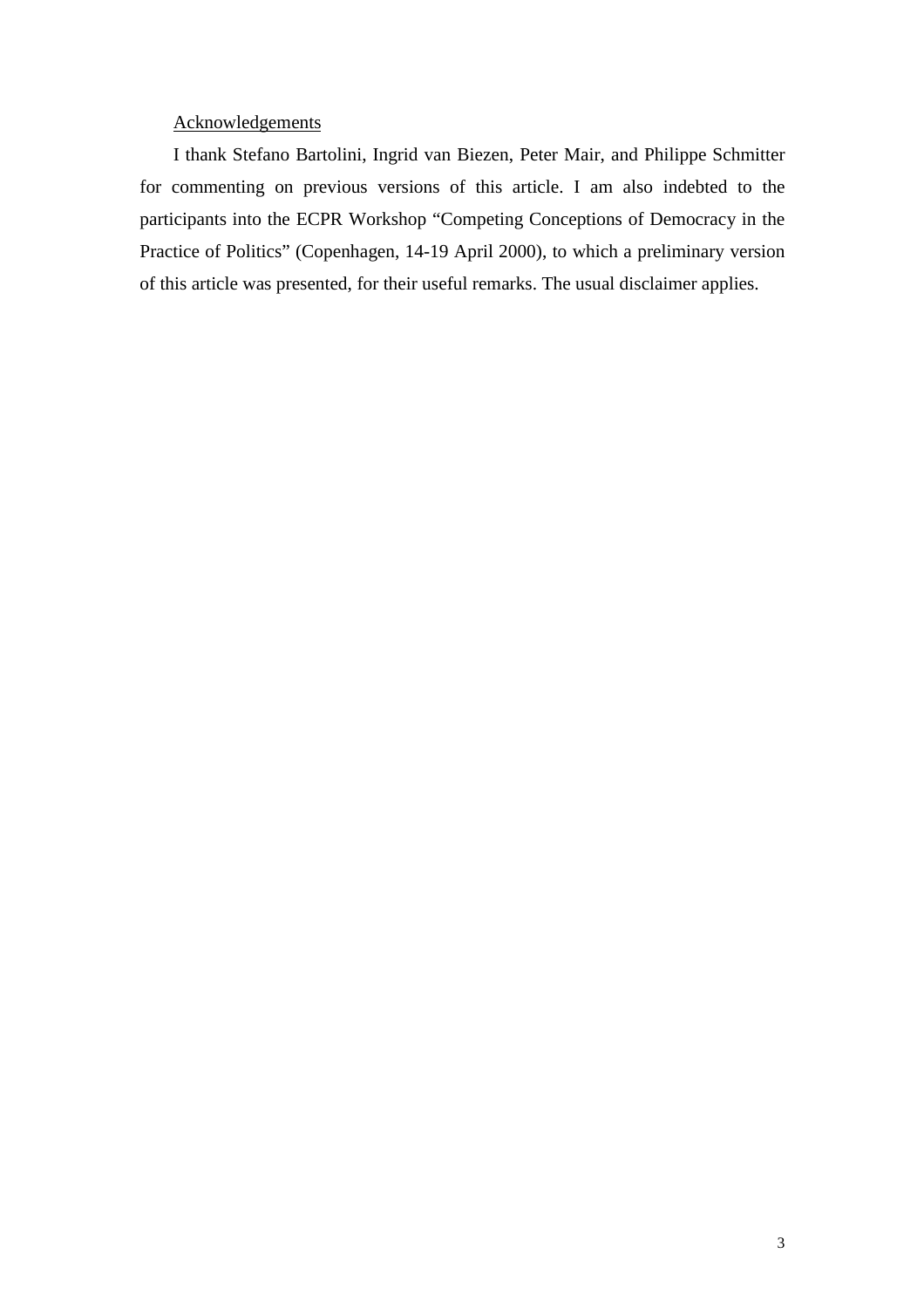# **Defending Democracy: Strategies of reaction to political extremism in inter-war Europe**

#### **Introduction**

Are there political and institutional strategies that democratic rulers can use to react against strong extremist challenges that formally "play the democratic game"? Under what conditions can such strategies be successful in making the regime survive? This article addresses these issues —rarely analyzed in the comparative politics literature— in relation to selected cases among the inter-war European democracies. In fact, if the most famous cases of democratic breakdown of the '20s and '30s have already been object of comparative analysis (Linz & Stepan 1978), with rare exceptions the cases of survival have not been analyzed comparatively, if not with a strong emphasis on the so-called social and cultural "prerequisites" of democracy.1 On the contrary, the problem of short-term reactions against extremists and the institutional defense of democracy has mainly been dealt with in political theory and constitutional law literature —for a review of this literature, see Boventer  $(1985a)$ — less so in the political science one.<sup>2</sup>

The importance of social and cultural factors in making democracy stable cannot of course be denied, but —as Linz rightly notes— the predominant focus on these leads to a lack of temporal perspective (Linz 1978). While social and cultural prerequisites can be crucial for the long-term stability of a democracy, they cannot offer a satisfactory explanation for the solution of political crises in the short term. More specifically, in this perspective, institutions and actors' behavior would not make a difference, and on the contrary, they would suffer from a paradox. If its societal basis is what makes a democracy persist, then institutional reactions and

<sup>&</sup>lt;sup>1</sup> The reference here is not much to the long tradition of studies on the "prerequisites" of democracy for a general review, see Diamond (1992)— although the basic assumptions and findings of this literature are echoed in the analyses mentioned below. More specifically on inter-war Europe, Luebbert (1991) adopts a fully structure-driven explanation of regime outcomes. A "sociological bias" is often present in the studies that deal precisely with the topic of institutional protection of democracy in specific countries, such as the Federal Republic of Germany (FRG) —see for example Lameyer (1978). Boventer concludes his comparative analysis of democratic protection in FRG, France and the USA with the following statement: "Democratic self-defense is first of all a matter of competence of the citizen and his political commitment. This liberal (*freiheitlich*) ethos is the best and most effective protection against the 'totalitarian challenge' " (Boventer 1985a).

A notable exception to this rule is the recent comparative study of inter-war European democracies by Berg-Schlosser and Mitchell (1999) (see also (Berg-Schlosser & De Meur 1994), and (Berg-Schlosser 1998) for a summary of the overall findings), which incorporates in a complex analytical framework the impact of both "structural" and actor-based variables. The inclusion of 18 countries and many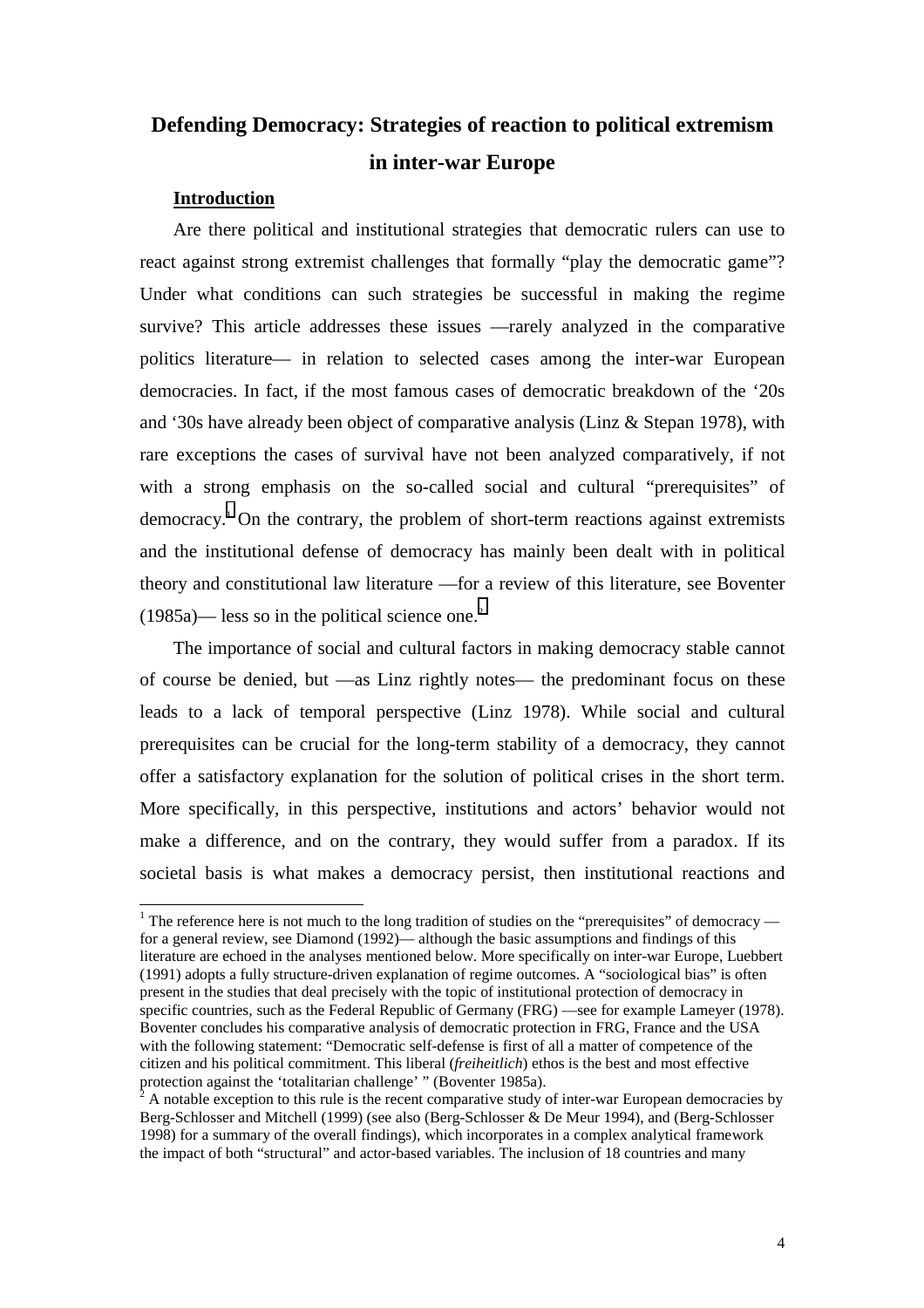short-term political strategies will only be effective when the extremists against whom these are directed are weak, which however makes these useless at the same time. When extremists are strong, none of these strategies can reach its proposed aim. Thus, institutional and political reactions to extremism in the short term would oscillate, in this view, between triviality and impossibility. If one focuses on the short-term perspective, on the contrary, the question that becomes important is the following: under what conditions are short-term political and institutional reactions against extremists possible? It goes without saying that the stronger the challenge is, the more difficult it will be to "defend" the democratic regime, and beyond certain limits, even impossible. But how strong is "strong"? What are these limits?

### **Defending democracy: The problem of short-term reactions to political extremism**

The idea of "defending democracy" goes back to the eternal dilemma of democratic rule, that of "tolerance for the intolerant". Rather than exploring the normative implications of this dilemma, however, this article focuses on some of its empirical aspects. By "defending democracy" I mean here the elaboration and enactment of short-term political strategies<sup>3</sup> that can have either an inclusive or a repressive nature and are explicitly aimed at reacting against those political forces that exploit the rights and guarantees of democracy in order to undermine its fundamental bases.

Reflecting the normative dilemma mentioned above, the most important characteristic of democratic defense is its being delicately balanced between two opposing threats to democracy: on the one hand, the discrimination against a certain political actor for political or ideological reasons represents a serious restriction of civil and political rights that, if pushed "too far", can give rise to authoritarian tendencies. On the other hand, tolerating an anti-democratic (extremist) actor might lead the system to collapse in a time of crisis. This dilemma is particularly urgent when extremist actors have a strong support. It is in cases such as these, when the defense of democracy is most needed, that it would be most difficult to achieve.

 $\overline{a}$ 

variables in this remarkable analysis, however, cannot but leave the more detailed aspects of the strategies of political actors in political crises unexplored.

 $3$  In principle, democracy can be also "defended" by strategies with long-term goals, such as those aiming at promoting a democratic culture through education, or democratic propaganda etc. These strategies are very important in the present phenomenon of "protection and promotion" of democracy in the newly democratizing states, but out of the picture of the present analysis (Schmitter & Brouwer 1999).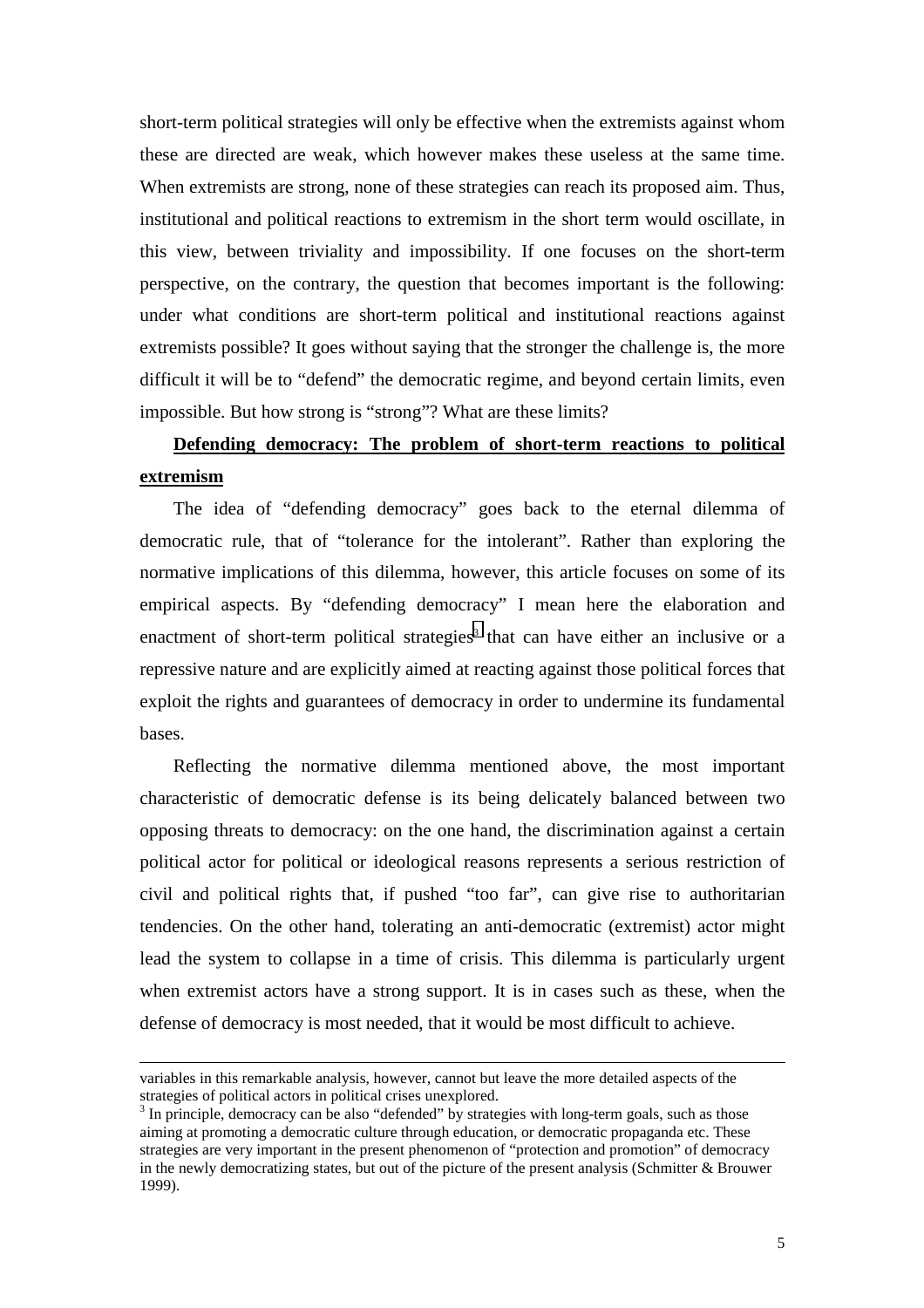In the following sections, through the analysis of cases in which the democratic regime survived strong extremist challenges, and their comparison with cases of breakdown, I highlight the role of the most important political actors in democratic defense, what strategies they used, and under what political conditions could such strategies be successful. More specifically, I first select the most adequate cases for the analysis, on the basis of objective criteria; then, I discuss the effectiveness and limits of "militant democracy" when confronted with strong extremist challenges; afterwards, I identify the main political and institutional actors of democratic defense and analyze their strategies, first within the theoretical framework of Sartori's party systems analysis, and then in greater detail in each of the selected cases. The last section of the article is devoted to a summary investigation of the "inclusive" strategies of democratic defense adopted in the selected countries, important complements of anti-extremist repression. The article will come to the conclusion that, although there can be different paths to democratic persistence, short-term reactions against strong extremist challenges are indeed possible in "difficult" democracies (borrowing this label from Sani & Sartori 1983: 337) and should be taken into account more systematically in the comparative analysis of democratic survivals and breakdowns.

#### **Challenges to democracy in inter-war Europe**

For the purpose of case selection, I operationalize the strength of the challenge to a democratic regime as the highest percentage of seats held by extremist parties in the Lower Chamber in the period under analysis here. This operationalization is driven by the very nature of the enterprise. In fact, although important challenges to the democratic system can obviously be brought about by political actors other than political parties (such as interest groups, the army etc.), when extremism takes the form of a political party, it brings the challenge into "the heart" of the system. Parliament, in fact, is the main arena where political majorities are formed to support reaction against extremists, should this consist in the passing of special legislative measures or simply in backing the executive in its actions to this purpose. In conditions in which extremist parties enjoy significant parliamentary representation, it is reasonable to expect that they would perceive themselves as future victims of such reactions, and would therefore use their influence on the parliamentary proceedings and the political interplay in order to render difficult for the democratically minded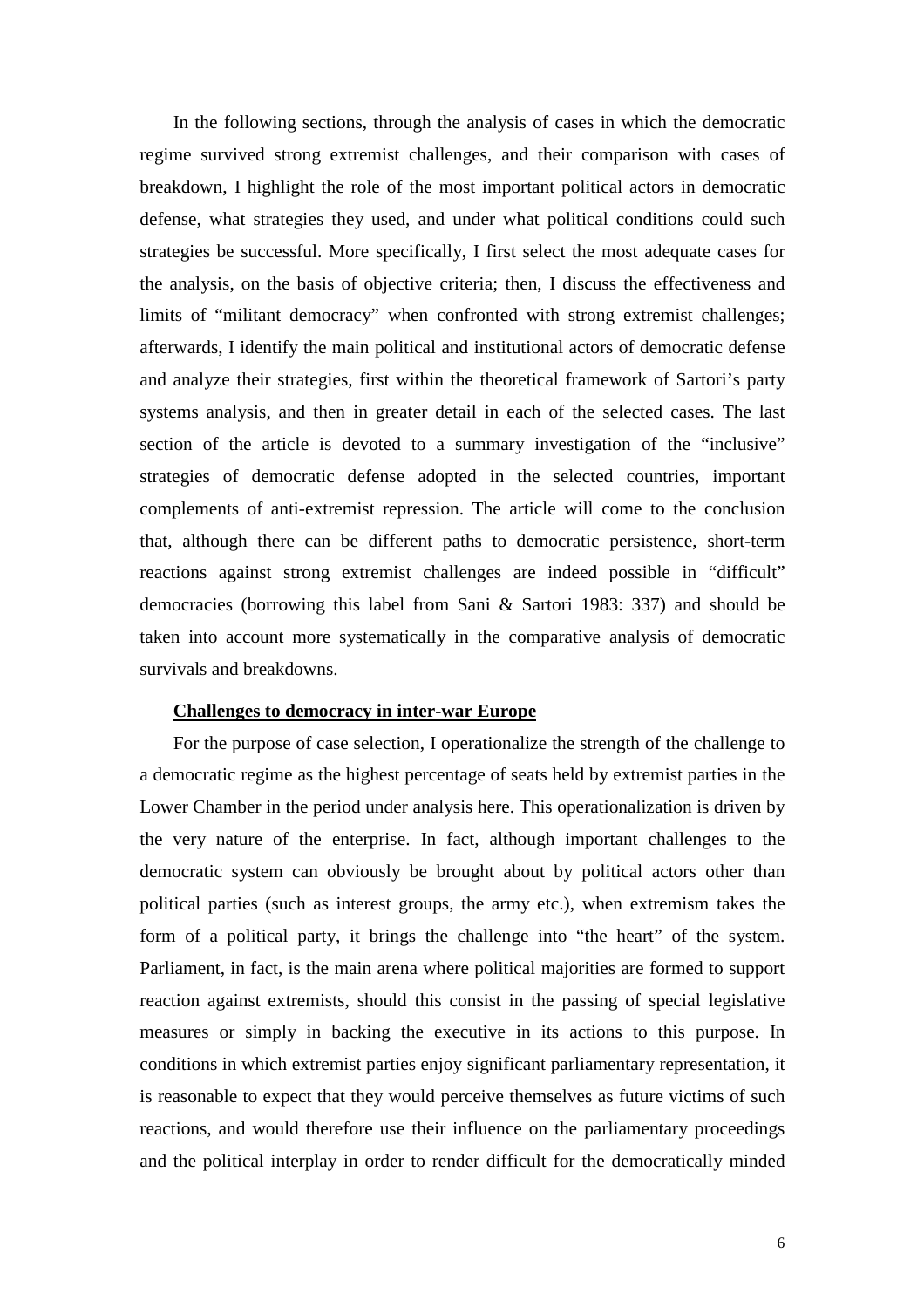political forces to achieve the necessary unity to coordinate on a deliberate strategy of democratic defense. In general, one extremist party will constitute the main challenge in different moments, but all other extremist formations, although possibly very far ideologically from the main challenger, will constitute a political constraint for democratic forces to reach an agreement on a common defensive strategy. This is the reason why I have chosen the total number of seats of all extremist parties in the operationalization. The Lower Chamber is chosen because it is normally more important than the Upper Chamber, as well as for reasons of parsimony. Finally, I consider as "extremist" parties those formations that on the basis of their "controlling goals" (Dahl 1966) are against either the fundamentals of pluralist democracy or the territorial unity of the state, or both. This basically restricts the field of such formations to Nazi, fascist or authoritarian parties, communist parties, and secessionist-irredentist parties.<sup>4</sup>

Focusing on those European countries that enjoyed a certain democratic continuity during the inter-war years,<sup>5</sup> figure 1 ranks eleven cases (ten survived democracies, and the Weimar Republic) on the basis of the "peak" percentage of seats reached by extremist parties in the Lower Chamber between 1919 and 1939. The peaks represent moments of crisis, in which the democratic system underwent considerable strain and was in serious danger of breakdown.

#### {FIGURE 1 ABOUT HERE}

The case of Germany is well known (the bar represents the situation after the elections of November 1932), but it can be noticed that three of the countries that

 $\overline{a}$ 

<sup>&</sup>lt;sup>4</sup> It goes without saying that secessionist and anti-democratic parties constitute two completely different challenges for a democratic system, and should be considered separately. However, both share an interest in bringing the system down, although for different reasons, and might constitute a political constraint for democratic forces to achieve the necessary coordination for a common defensive strategy (Capoccia, in progress).

 $\frac{5}{5}$  These cases (with the addition of Italy) are those in which there was a struggle between democratic forces in the government and extremist forces in the opposition, confronting democratic rulers with the double danger of suspending democracy from above and giving up the system to an anti-democratic opposition, which used the democratic rights and guarantees to take over the system. Starting with the whole set of European democracies between the wars, I exclude from the analysis those that have been "terminated from above", that is, suspended after a *coup* by the government itself, the King or the military. In those cases, which include a large majority of the new democracies that emerged in Eastern Europe after WWI (as well as Portugal and other cases), the struggle between democratic and nondemocratic forces assumed a completely different logic. In Spain, the struggle degenerated into a Civil War. The Austrian case, in which the first "defensive" measures against the Nazi and the Communists were followed by the legal elimination of all political opposition, highlights a further aspect of this problematic: the possible instability of militant legislation, leading from some restrictions on some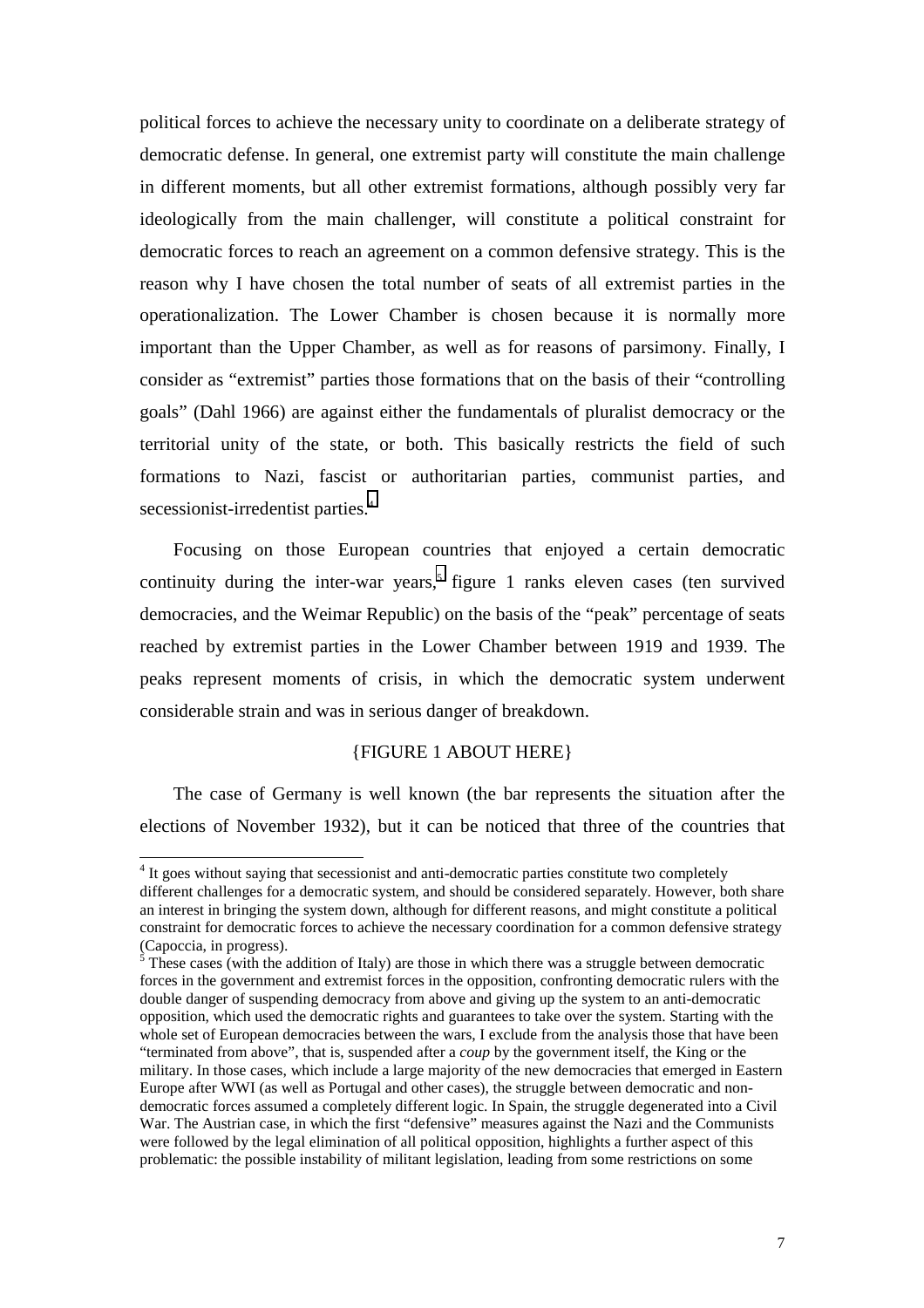survived had in fact to face very strong challenges. In Czechoslovakia after the 1935 elections, and in Finland in 1930-1931, extremist parties had about one third of the parliamentary seats of the most important Chamber, while in Belgium (1936-1939) this percentage was slightly below one fourth. These three cases<sup>6</sup> therefore present themselves as critical ones for the assessment of the possibilities of enactment and success of democratic defense strategies. In these, in fact, the political conditions for the coordination of democratic forces on a common strategy were worse than in any other case of survival, according to my conceptualization, and attention must therefore be focused on them. Prior to that, though, it is necessary to single out the main actors and strategies of democratic defense. I do so by first addressing the assets and liabilities of the so-called "militant democracy".

## **Shifting the Boundaries of Legality: Effectiveness and Limits of Legislative Responses to Extremism**

Reinforcing the legislative apparatus for repression against extremists was a strategy to which most European democracies resorted to in the period under analysis here to respond to the internal challenges to their existence. This phenomenon is largely understudied in political science, so much so that it is necessary to go back in time of several decades to find comparative analyses of it. In a series of articles published in the late thirties, Karl Loewenstein coined the term "militant democracy", to define what he considered as a natural politico-constitutional development of democracies in those years, responding with special legislation to the necessity of fighting especially Fascist and Nazi tendencies (Loewenstein 1937a and 1937b; see also Friedrich (1957: 108 ff.). Although, according to his view, militant democracy includes both a political and a legislative dimension, his real focus is on "antiextremist legislation", essential to make democracy invulnerable to the Fascist "technique of power takeover" (Loewenstein 1937a and 1938a).

{TABLE 1 ABOUT HERE}

 $\overline{a}$ 

opposition parties to the outright elimination of pluralism ((Loewenstein 1935a and 1935b). In none of the cases included in figure 1 has this happened.

<sup>&</sup>lt;sup>6</sup> Data on France, representing the strength of the Communists and the right-wing "independents" in the last Parliament of the III Republic, probably overestimates to some extent the strength of the extremist challenge, since not all "independents" could be considered extremists. Precise historical research on the matter is still lacking, and it is impossible to determine exactly the political belonging of all the MP classified in this group (Le Béguec 1992).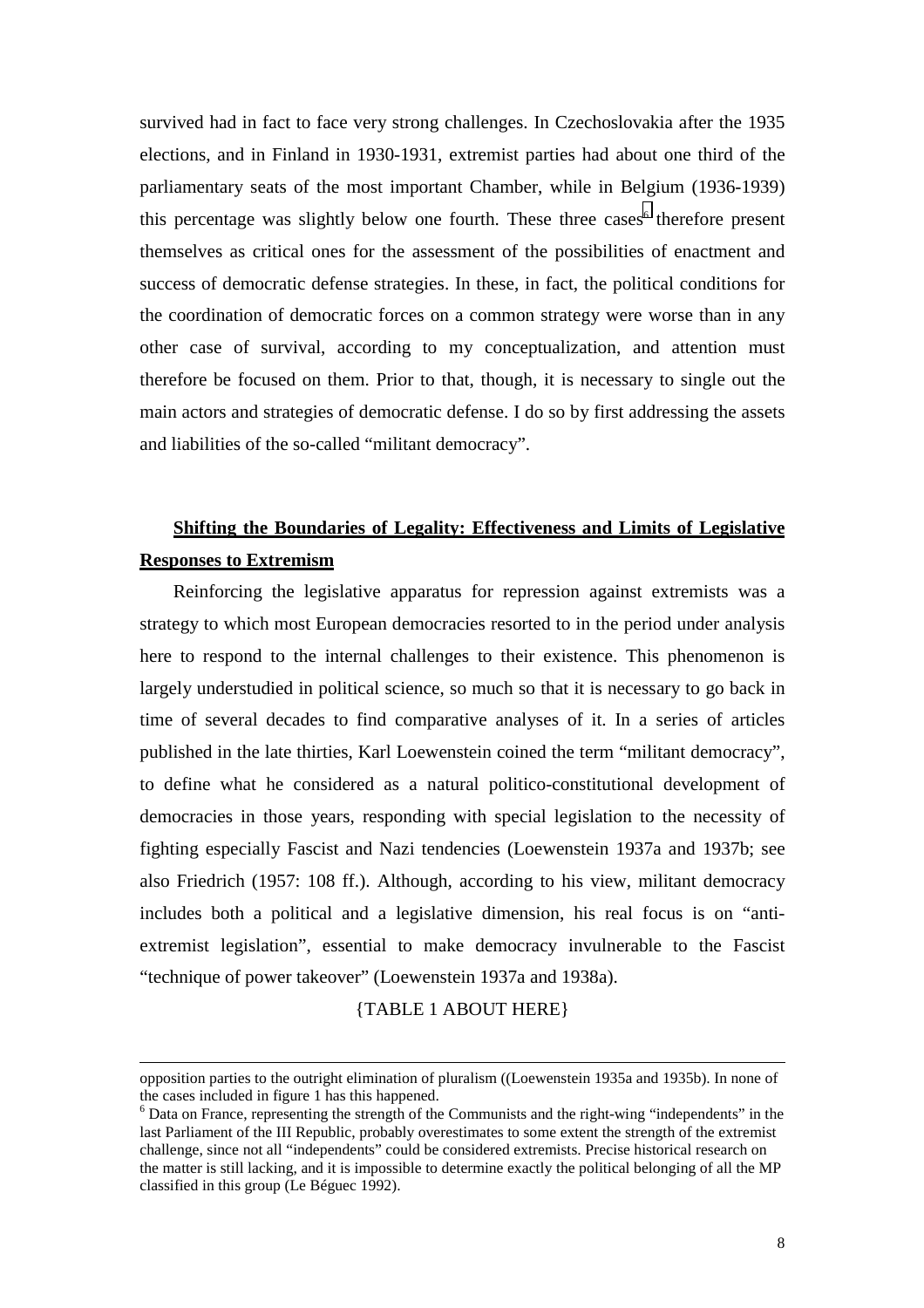The special legislation against political extremism passed in the various European democracies is very complex and covers a very broad ground. In table 1 such legislation is classified on the basis of its object. The first cluster of anti-extremist legislation includes the rules of reinforcing the "core" of the state institutional machinery. These regard two important areas of legislation: the special norms conferring the cabinet or the Head of State with extraordinary powers to face emergency situations, $\bar{z}$  and the norms aimed at protecting the bureaucratic-military structures of the state from extremist influences, in order to guarantee their loyalty. In the second cluster I have inserted the special legislation setting limits to political pluralism, enabling the government to ban or temporarily suspend parties or associations considered threatening to some fundamental feature of the system. This is in principle the most "visible" governmental weapon to defend the system from extremist challenges. The third cluster groups together the pieces of special legislation limiting political propaganda on certain issues. Basically, this kind of legislation is aimed at reducing the capability of extremists to delegitimise and discredit the democratic system in the eyes of the electorate. Examples include explicitly prohibiting discrediting democratic institutions, or democratic leaders, or holders of high offices in the state, sharpening sanctions and widening the scope of political libel cases, or prohibiting glorifying political crime, or spreading false news. Other provisions that fall in this category include a general tightening of censorship on press and other means of public expression, and limitations on foreign political propaganda. Lastly, the fourth cluster includes special legislation aimed at the protection of public order. This kind of legislation aims to maintain public peace and ensure a "correct" development of the democratic dialectic. Unlike legislation protecting core institutions, which defends the state from direct "military" attacks by extremists, this type of anti-extremist legislation has a more indirect character. To put it simply, it restricts the choice of strategies for the extremist actors, preventing them from using illegal and unconventional behavior to delegitimize the democratic procedures of conflict-solving, and therefore gain support for their alternative proposals.

The analysis of the existence and passing of anti-extremist legislation in the eleven countries included in fig. 1 reveals a mixed picture (Capoccia, in progress). On the one hand, exactly Czechoslovakia and Finland, which survived the worst political

<sup>&</sup>lt;sup>7</sup> The inclusion of these norms in the realm of "militant democracy" is contested, since virtually all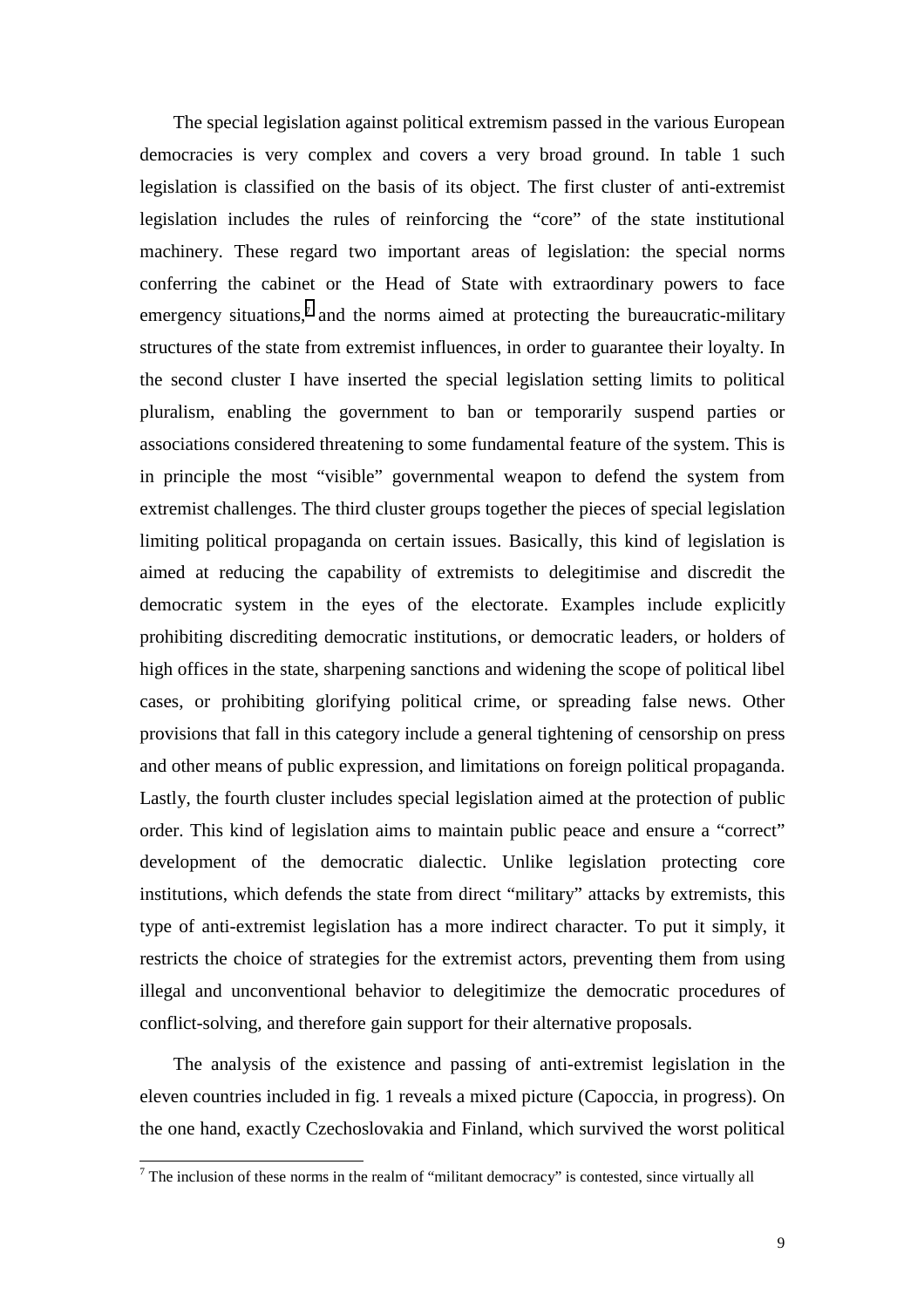crises, possessed the most elaborate systems of protection against extremism, with strong legislative restrictions in virtually all areas listed in table 1. A large part of this legislation, in both countries, did not pre-exist the advent of the gravest political crises, but was adopted during or after the critical phase, and it must therefore be seen as a conscious reaction of the democratic elites to the rise of extremist actors (Capoccia 1999a). Comparatively less important, although not irrelevant, was the role played by the reinforcement of ad hoc legislation in the overall defensive strategy of the Belgian democratic elites against the challenge of the Rexist Party.

On the other hand, special anti-extremist legislation was also present in the Weimar Republic, where a "law for the protection of the Republic", passed in 1923 and reiterated —in a partially weakened form— in 1930 provided for restrictions to extremists' activities in several areas. More importantly, several presidential decrees in 1931-1932 provided for severe legal restrictions especially for the protection of public order and the limitation of extremist political propaganda (Jasper 1963). What differentiated Czechoslovakia and Finland from Germany was the persistence, during the crisis, of a democratic coalition that was sufficiently strong to devise and enact a coherent *political* strategy against extremists.<sup>8</sup> Of such a strategy, the reinforcement of special legislation can be an important part, as it endows the government with stronger repressive weapons that can make the democratic game much more difficult and even impossible to play for the extremists, but the crucial factor is the *politics* of democratic defense. It is therefore necessary to move to a closer analysis of the political actors enacting defensive strategies and the conditions for the success of their actions.

#### **Actors of Democratic Defense**

 $\overline{a}$ 

The main institutional actors in the short-term defense of democracy are the government and the Head of State. The crucial factor for a democratic government attempting to act effectively against extremists is the stability of the political coalition on which it is founded. In political systems where extremist parties are strong, as in the cases under analysis here, the crucial element for this stability is the political

constitutional states have them, in some form (Boventer 1985b).

 $8$  This is the basic argument of the well-documented study on the constitutional protection of democracy in the Weimar republic by Gusy, in which the author carries out a formal analysis of the legal means and possibilities of defending the Republic against the extremists, which were not implemented due to the lack of the political will to do so (Gusy 1991)..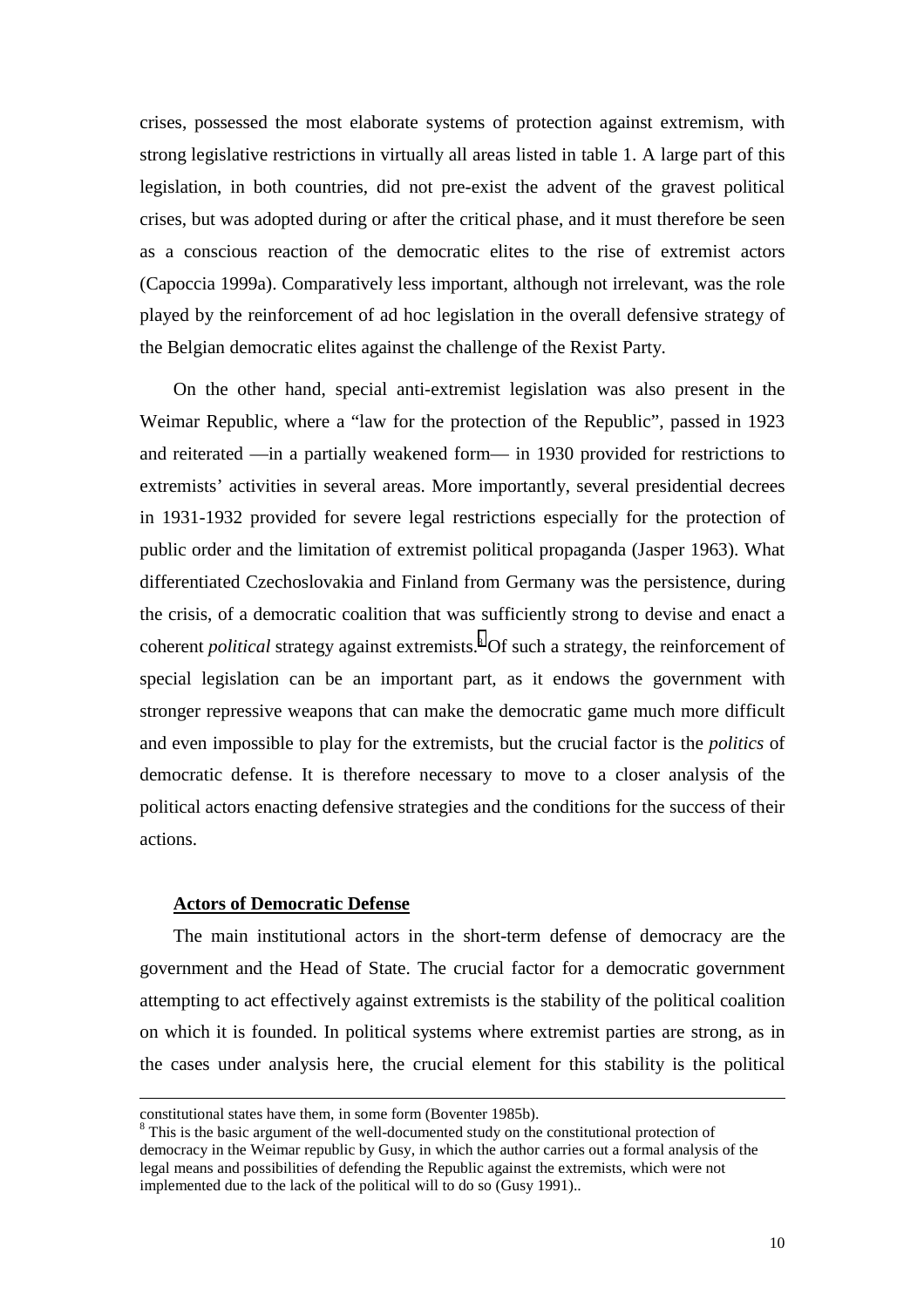strategy of those components of the coalition that border ideologically with the extremists. Sartori's analysis of polarized party systems shows that in such systems there is an in-built tendency to "centrifugal competition", since extremist parties compete in such a way to force all others, and in particular those bordering with them along that space, towards extreme positions. Extremist parties, by using "outbidding" propaganda tactics, attract electors from the center and especially from the moderate wings, which I call here "border" parties. The systemic propensities of the party competition, thus, push the border parties towards the extremes, in order to regain the electors that they have lost, thus nurturing the overall polarizing trend (Sartori 1976).

Answering his critics, Sartori reaffirmed that his model identifying systemic propensities in different types of party systems does not have any deterministic nature: although polarization and centrifugal competition push the system towards breakdown, they only identify some "inertial systemic tendencies", and do not preconstitute a specific regime outcome. Between the systemic propensities and the regime outcome there are the political actors, who can stop or even counteract these propensities, and therefore have an impact on the final outcome (Sartori 1982). In general, depending on the historical and geographical context, various actors and as many strategies can successfully counteract the centrifugal tendencies of a polarized party system. In the cases analyzed here, the decisive (re-)actions against extremists mainly came from the leadership of the border parties, the government and the Head of State.

Focusing first on the border parties and the government, it can be expected that the centrifugal tendencies identified by Sartori's analysis in the electoral arena give rise to "defectionist" tendencies in the parliamentary arena (fig. 2). In polarized systems, the government is normally supported by a center-based coalition. By definition, the stronger the parliamentary representation of extremists is, the more likely it will be that the border parties will be part, in one form or another, of the governmental majority, and possibly a numerically necessary part of it. A further consequence is that the government majority will also be heterogeneous, which on the one hand makes governmental paralysis likely, and, on the other, makes border parties uncomfortable.

#### {FIGURE 2 ABOUT HERE}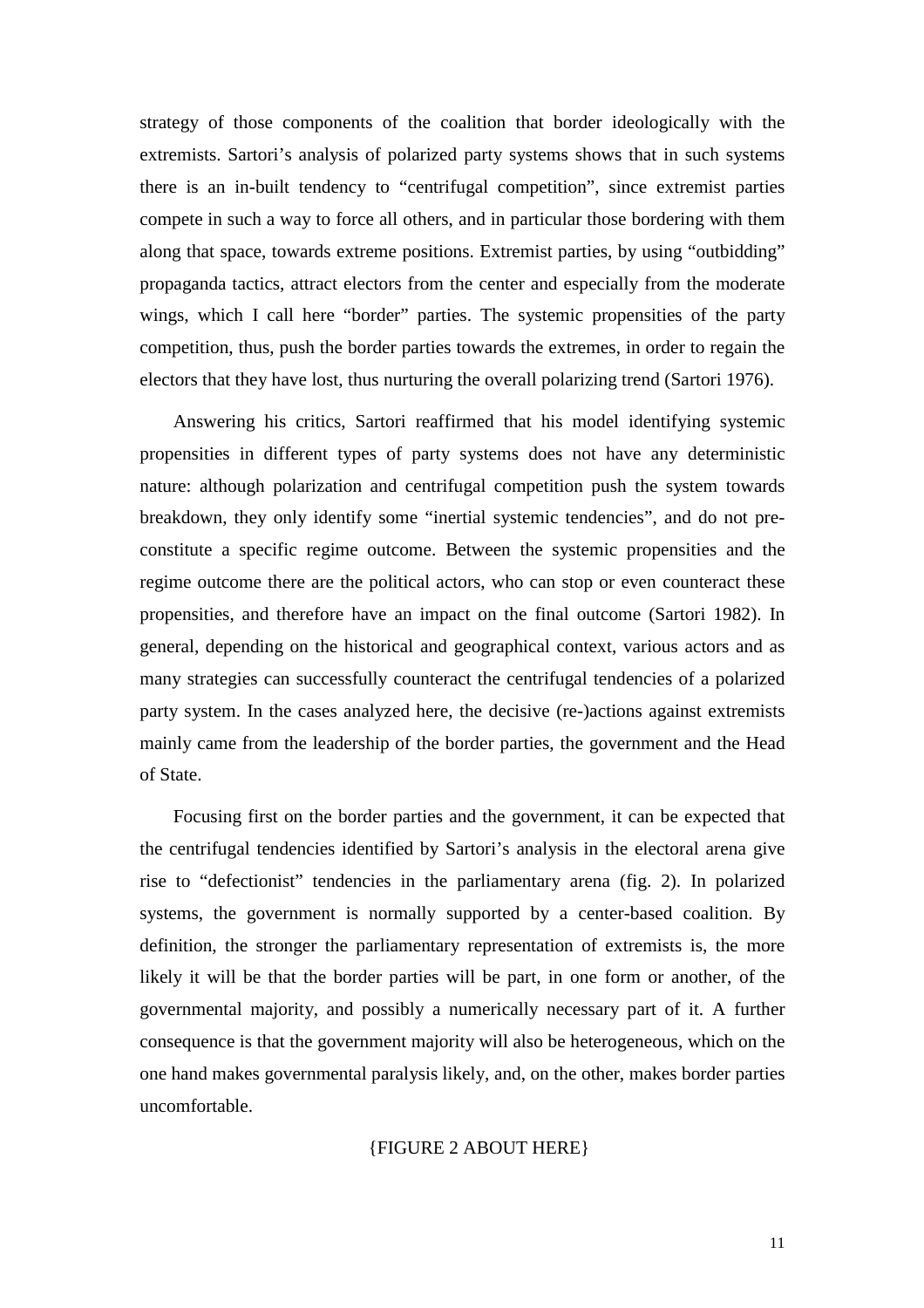In other words, we can say that border parties generally face a choice: either they abide by "systemic" considerations, and make a common front against the extremist party, perceived as a common enemy; or they put their immediate electoral and political interests first, and defect from the governmental alliance. In other words, they might choose to defect from the center either in order to get back the votes that they are losing to the extremists, or to create the political conditions for a different governing majority in which they will have more power, their policy preferences will prevail, and their constituency will be more rewarded. Border parties' decisions during crisis' times is the crucial factor in making democratic defense in the shortterm possible or impossible in the face of the challenge of strong extremist parties (Capoccia 1999a). This causal process is described in table 2: the cooperation of the border parties, by stabilizing the governmental majority, puts the government in conditions to react against the extremists, which increase the probability of a decline in the latter's popular support. Defection of border parties, on the contrary, triggers the opposite causal process, leading to the increase of centrifugal tendencies in the party system and ultimately to democratic breakdown, either in the form of extremist takeover or of suspension of democratic rule by a government that can no longer count on a political majority.

#### {TABLE 2 ABOUT HERE}

Another crucial actor in short-term defense mechanisms is the Head of State. While the effectiveness of the government to act against extremists is largely conditioned by the strategies of border parties, the Head of State can generally act with a greater degree of independence. This is not to say that they can ignore the equilibrium between the political forces when making choices, especially in critical political junctures, but they can nonetheless be decisive in using personal prestige and political influence to channel the crisis towards a certain outcome. Generally speaking, the Head of State can intervene in all the intermediate steps of the causal process described in table 2, by influencing the party interplay and the coalitionformation process, by supporting the government and its strategies in front of public opinion, and in some cases by exerting influence on the policy choices of the cabinet. Moreover, they can exert independent powers in exceptional situations, where the legal prerequisites for this exist.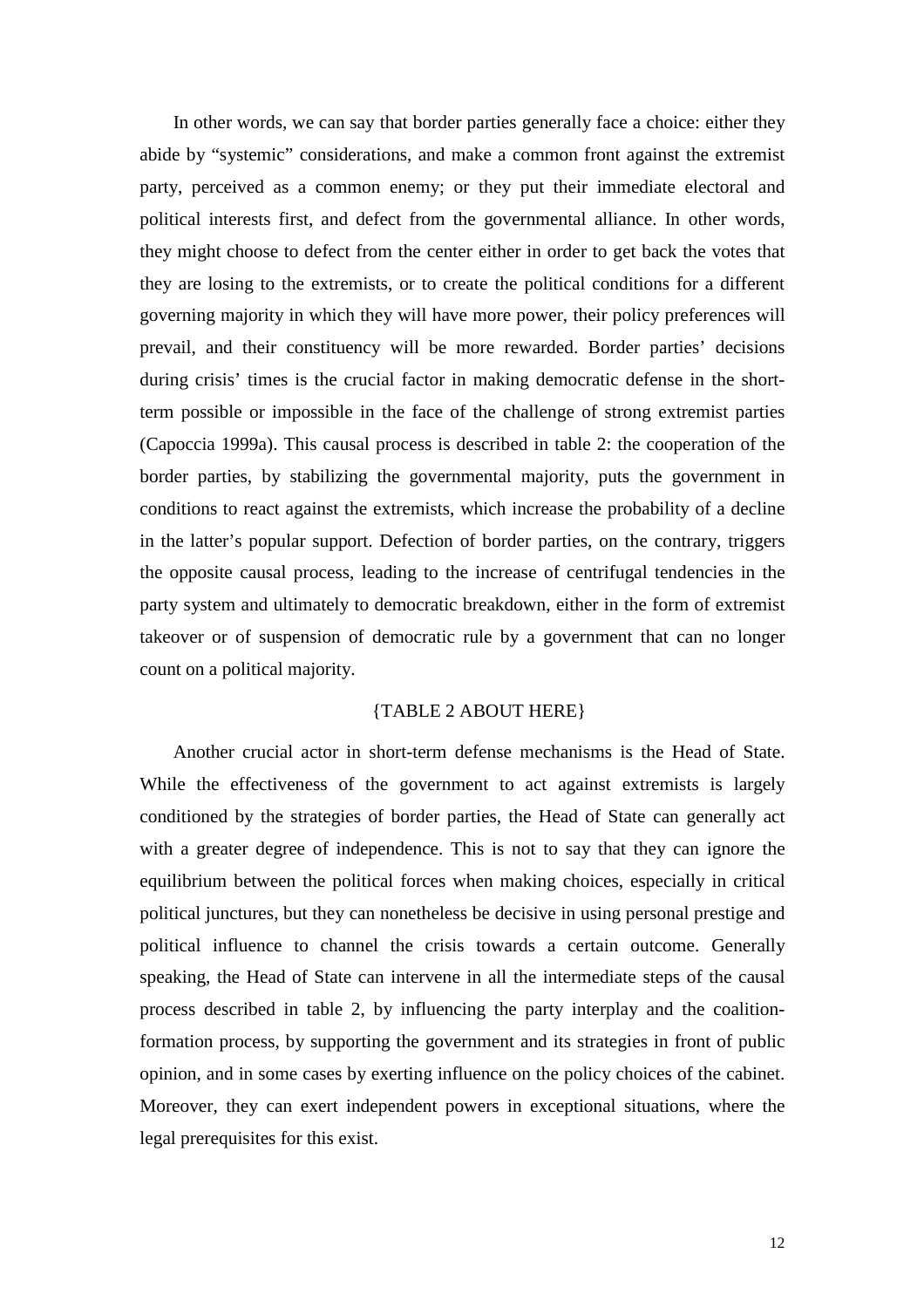#### **Reactions to Political Crises**

Table 3 shows the opposite patterns of survived and collapsed democracies in the strategies of border parties, the government and the Head of State. In what follows, I concentrate the analysis on the three cases of democratic survival and not waste too many words on the quite well-known stories of the breakdown in Italy and the Weimar Republic (Farneti 1978; Lepsius 1978). Generally speaking, one of the main factors precipitating the political crisis in both Italy and Germany was that border parties or important sectors of these decided to defect from the political "center" and to pursue a different political alliance that, at one stage or another, would have foreseen the inclusion of the extremists. In pursuing this project, they were mainly driven by the wrong belief that in such alliance they would have the leading role. In fact, large sectors of the Italian Liberals and Conservatives formed an alliance with the emerging Fascists in 1921, and repeated it in 1924, when Mussolini was already in power but political pluralism had not yet been completely eliminated. In the Weimar Republic, the National Conservatives (DNVP) also moved to the extreme after 1928. After the fall of the Great Coalition following the break between the centrist forces and the Social Democratic Party in 1930, the former relied on the support of President Hindenburg to govern by decree. The landslide electoral victory of the Nazi party in September of the same year following an unpropitious dissolution of the *Reichstag* rendered the re-creation of a democratic coalition increasingly difficult —after 1932 even numerically impossible (Matthias & Morsey 1979)— and progressively brought the issue of the inclusion of the NSDAP in government on the political agenda. In all three cases of survival analyzed here, similar political projects were present, but were defeated. <sup>9</sup>

#### {TABLE 3 ABOUT HERE}

The same contrasting patterns of behavior between cases of survival and breakdown can be seen in the political strategies and actions of the Heads of State in critical moments. The actions of President Pehr Evind Svinhufvud in the exertion of emergency powers against the Lapua insurrection in 1932, the political activism of President Edvard Beneš in Czechoslovakia after 1935, and the determination of King

 $\overline{a}$ 

 $9^9$  See, on the pursuit of this strategy by the Italian Liberal leader Giolitti, (De Felice 1966; Candeloro 1978). On the strategies of the German conservatives and parts of the moderate political forces in this sense, see Bracher (1953 and 1974). The various trends and political perspectives on the German political scene in 1930-1933 are well portrayed in Winkler (1992).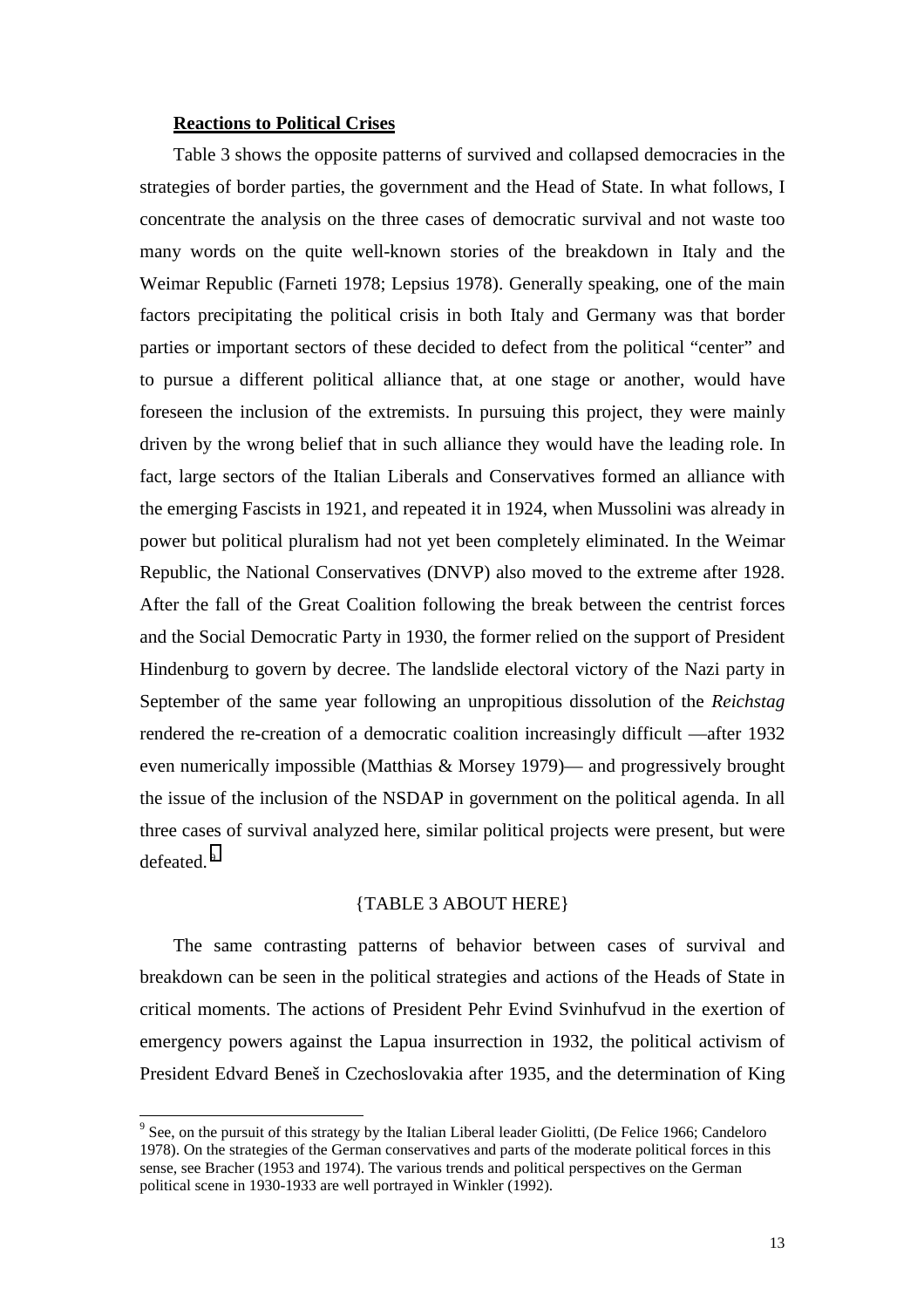Leopold III in Belgium in solving the political deadlock of a hyper-fragmented party system were decisive at key junctures of the political crises in the respective countries. By contrast, the decision of Victor Emmanuel III in Italy not to oppose the Fascist insurrection of 1922, and especially those of Hindenburg and his advisors between 1930 and 1933 in Germany, were crucial in favoring an anti-democratic outcome of the crises (Dorpalen 1964; Candeloro 1978).

#### *Finland*

An important feature of the Finnish case is the particular timing of its defense against a bilateral challenge. In the '20s the government repressed the challenge of the Communist Party mainly with police action, and with a wide use of the intelligence services. Many Communist militants and leaders were charged with treason or sedition, and the party's organization, both overt and secret, was repeatedly disbanded during those years (Hodgson 1967; Upton 1973; Mäkelä 1987). Although the object of continuous repression, and politically isolated —the Social Democratic Party constantly kept its distance from them (Felak 1990)— the Communists remained in the public sphere: constantly changing organizational form, the party managed to stay in the political arena, and to participate into elections until 1929. The decisive factor for the eradication of Communism from Finland in the inter-war period was the emergence, at the end of 1929, of a strong extreme right-wing movement (the Lapua Movement), which will itself turn into a danger for Finnish democracy. Backed by large and influential parts of the Finnish establishment, this movement unleashed an unprecedented wave of political violence throughout the country and forced the parliament to pass a very elaborate apparatus of anti-extremist legislation and implement it against the Communists, canceling them from public life in 1930-31 (Micheles Dean, Bailey, Graham, & Wertheimer 1934).

Shortly afterwards, though, the same legislation was used against the Lapua Movement: Svinhufvud, the President of the Republic, used the exceptional power that the new laws conferred on him to react against an armed uprising by Lapua in early 1932, and then outlawed the movement. While Svinhufvud's prompt reaction (and the support given to it by the Chief of Staff Aarne Sihvo, who resisted strong pressure from within the army) was certainly of a crucial importance, such a strategy was helped by the increasing political isolation of Lapua after 1931. While in a first phase large sectors of the bourgeois establishment gave their support to the Lapua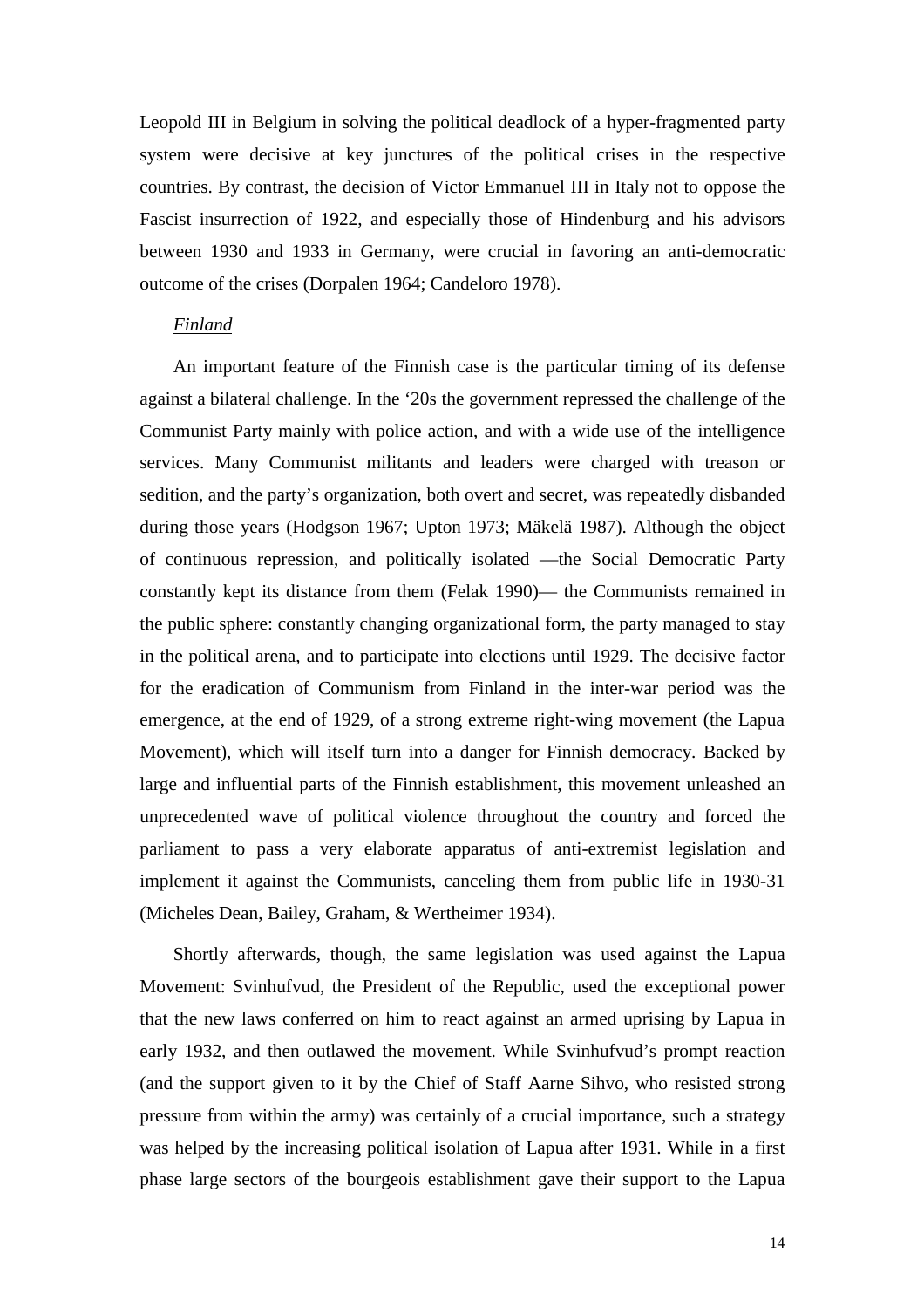Movement, after 1931, most bourgeois parties clearly distanced themselves from it. The political trajectory of the Agrarian Party, the most important centrist party in those years, is crucial, in this respect. Once the Communist challenge had been eradicated, it was no longer necessary for the moderate parties to tolerate Lapua's outright political violence, as well as its increasingly authoritarian and antidemocratic positions (Rintala 1962).

#### *Czechoslovakia*

In the First Czechoslovak Republic (1920-1938), the Communist and Fascist challenges were of limited importance. The main challenge to the regime came from German ethnic parties (about one fourth of the population of Czechoslovakia was German-speaking and concentrated in border regions). The political expression of this ethnic cleavage had two faces: a moderate one, expressed by the German bourgeois and Social Democratic parties, which decided quite early (1921-22) to cooperate with the newly-born Czechoslovak State, and were fully integrated politically within a few years (Brügel 1968). The other "face" of German ethnic political representation was extremist and nationalist, both secessionist and anti-democratic, and was represented by the DNP (German Nationalist Party) and the DNSAP (German National Socialist Workers' Party). These two parties had little significance in the '20s, when the regime was stable and they were politically entirely isolated. They became a reason for concern, however, after Hitler's rise to power in January 1933.

The Czechoslovak government's first reaction was to ban these two formations in October 1933, and to reinforce anti-extremist legislation in several areas. In 1933-34 several special laws were passed limiting political propaganda, introducing the political screening of public employees, and allowing the ban of extremist parties (Hartmann 1933; Sander 1935).<sup>10</sup> Most members of the two dissolved parties, however, were substituted by a follow-up organization called Sudeten German Home Front (SGHF), which constituted, for the remaining years of the Republic, the fifth column of Nazi Germany within democratic Czechoslovakia. The government did not ban this organization, which soon profiled itself as a political party, although the legal prerequisites for this existed and had actually just been reinforced. Why? Before the political elections of May 1935, the forces represented in the Czechoslovak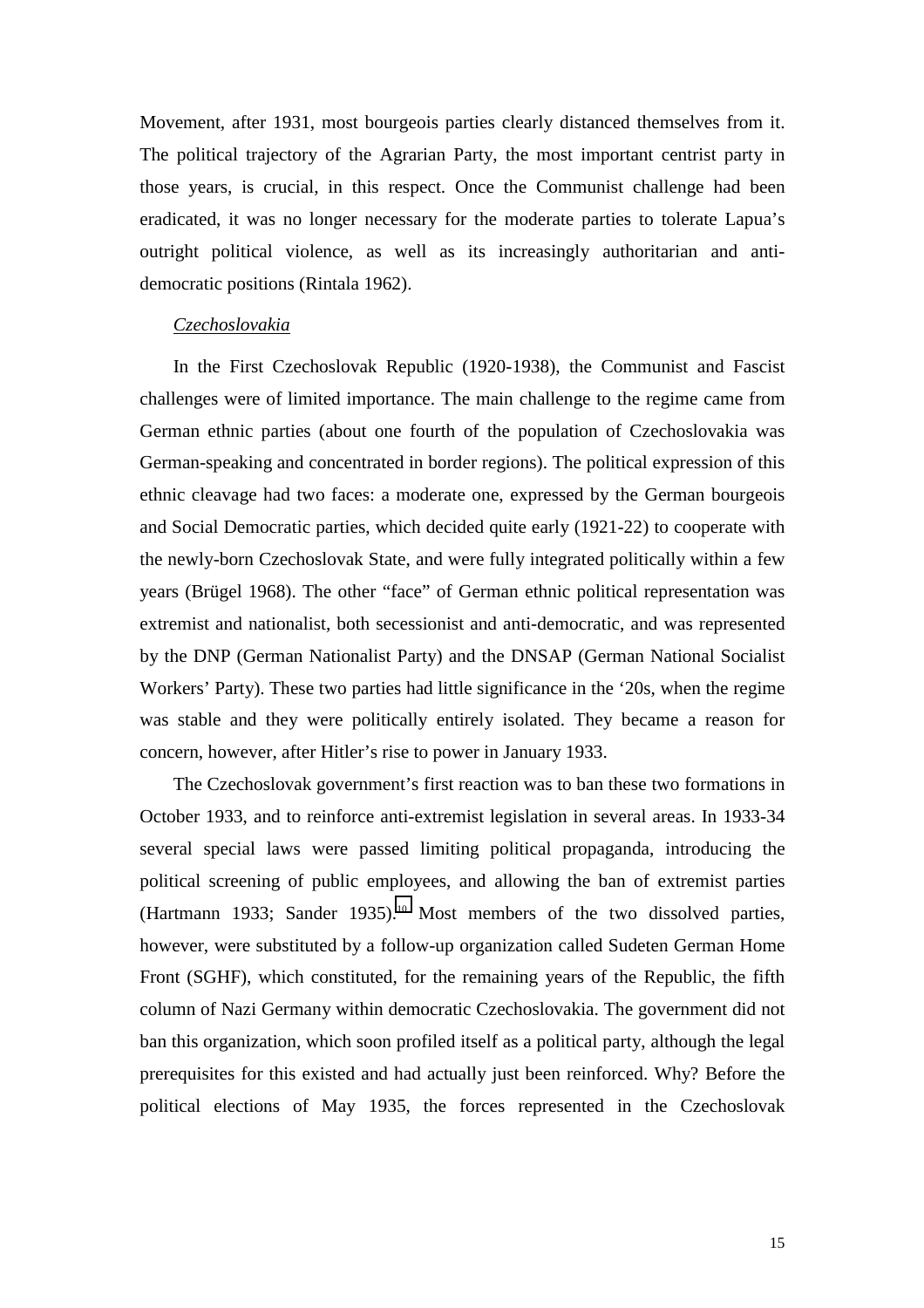government (a large coalition of socialist and moderate forces, both Czech and Sudeten German) were divided on the strategy to be adopted in front of the skilful tactics of political camouflage adopted by the  $SGHF<sup>11</sup>$  While the two socialist parties were in favor of banning the party, and had the support in this of the influential foreign minister Beneš, the internal right wing of the Czechoslovak Agrarian Party, the main government party, vetoed the strategy. The strategy of influential sectors of the Agrarian Party (in particular the Moravian Agrarians) was to let the SGHF obtain "about fifteen or twenty seats" in order to form a new coalition that would exclude the Socialist parties from government, and shift the political equilibrium to the right, including both the SGHF and the tiny Czech fascist party NOF (Wiskemann 1967) (Hapala 1968) (Mamatey 1973).

The Agrarian Prime Minister Jan Malypetr, given the disagreement within the cabinet on this issue, adopted a neutral position, and transferred the decision to the hands of the President of the Republic Thomas Masaryk. The orientation of the President and his advisors (the "Castle", in the political jargon of the time), was that of banning the SGHF and at the same time reinforcing the good relations with the moderate German parties. However, to insist on this course of action would have certainly jeopardized the stability of the government. The discussion over whether the SGHF should be banned went on for the whole of 1934, and as late as a few weeks before the general elections, it was still by no means clear whether that party would be able to participate in them. In the end, Masaryk decided against the forced dissolution of the party, thinking that the SGHF would be "parliamentarised" after the elections —in other words, that its mere entry in parliament would have led it to adopt moderate positions. Then, if the need arose, the party could be dissolved anyway (Mamatey 1973).<sup>12</sup> Thus, the SGHF was finally admitted into the electoral arena. As a last possible hindrance to it, the SGHF was however forced to change its name, since

 $10$  This legislation was also implemented against Slovak nationalists, which were growing more extremist in those years: the party newspaper of the HSLS (Slovak party) was suspended, and one of the party's main leader was arrested and convicted for treason (Mikus 1963; Jelínek 1980; Felak 1994).  $11$ <sup>11</sup> The leaders of SGHF, in particular Konrad Henlein, took extreme care in formally abiding to

democratic rhetoric and institutions in public, and developing revolutionary strategies in close contact with Berlin behind the scenes (Brügel 1973).

<sup>&</sup>lt;sup>12</sup> Again, the decision of the Head of State on such a delicate matter could not be entirely independent from the position of the different parties on it. In this respect, the closer the elections came, the feebler the position of the forces pushing for the party's dissolution became. In fact, a necessary counterweight of such a decision would have been that of making generous concessions to the moderate German parties and to the German minority in general, which no Czech party was willing to do just before the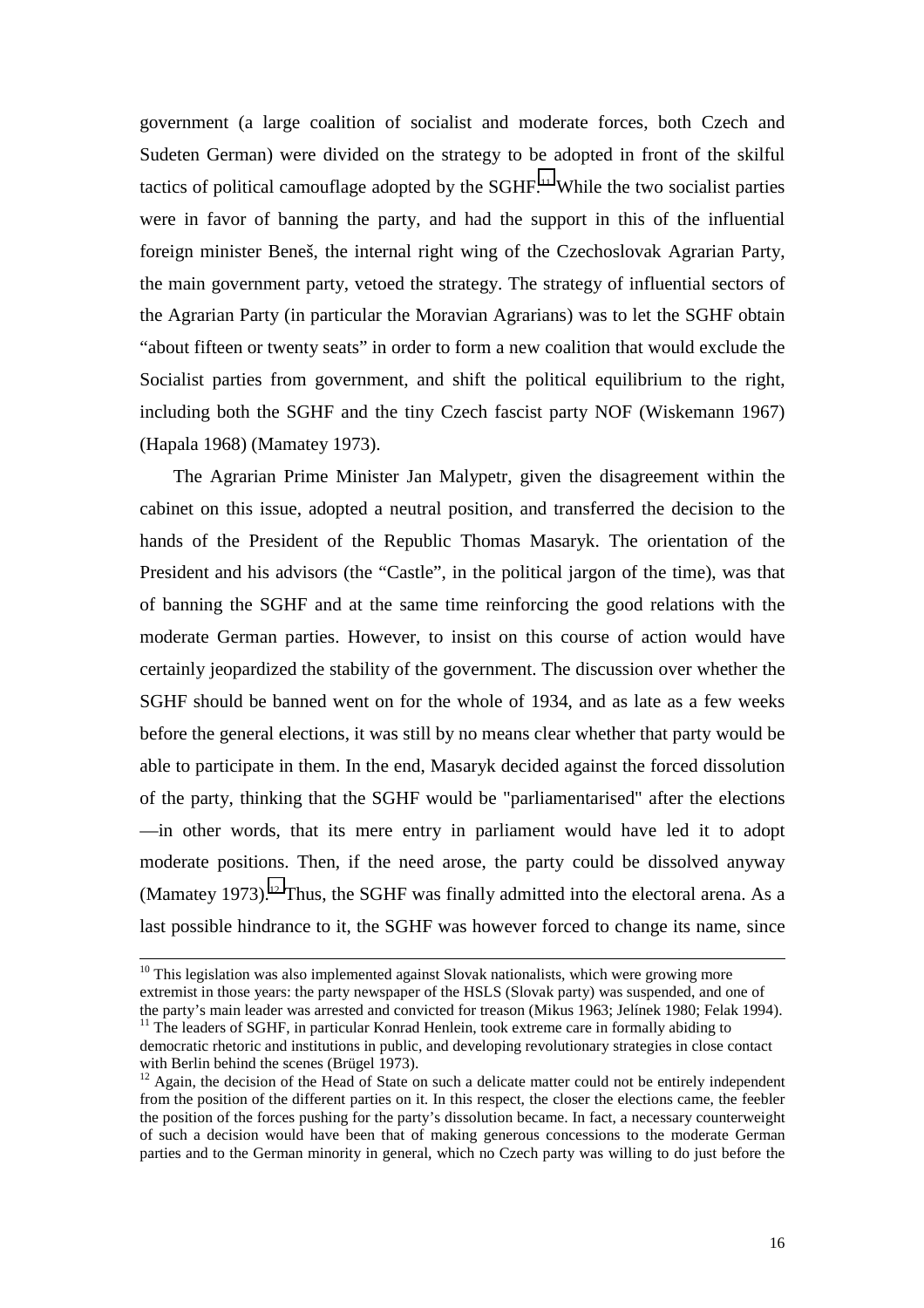the expression "Front" could not be accepted in a democracy. It renamed itself as *Sudetendeutsche Partei* (Sudeten German Party — SDP).

After the elections of May 1935, banning the SDP became more difficult than before. The party, in fact, turned out to be the strongest party in Czechoslovakia in terms of votes (about two thirds of the Sudeten Germans voted for it), and was overcome by the Czechoslovak Agrarian Party in parliament just by one seat. Moreover, the international situation was growing increasingly unstable: Hitler's repeated successful challenges to the Locarno system of alliances, which was also supposed to guarantee the security of Czechoslovakia, exposed the country to a greater danger, and suggested caution in dealing with the Sudeten German minority.

However, the governing parties and the President of the Republic devised a threepillar defensive strategy against the SDP. First of all, they gave a strong impulse to rearmament, and to the construction of military fortifications at the Western boundaries, which was undertaken at a tremendous pace. The second pillar of the strategy was to equip the state with the legal means necessary to cope with internal and international emergencies, and this was done by passing of the 1936 law on the "defense of the State". With reason, this piece of legislation has been defined as the most elaborate self-defense provision ever enacted in a democratic system in times of peace (Loewenstein 1938a). It gave the government the legal possibility to declare military rule and govern by decree the whole national territory or large portions of it (Kier 1936; Sander 1937). Lastly, the executive pursued the nationality policy towards the German minority with a firmer hand, sensibly increasing the concessions to it in several areas. This articulated strategy managed to keep the SDP at bay, although obviously it could not avoid the dismemberment of Czechoslovakia decided in Munich in 1938 by the European powers, and its subsequent military conquest by Germany in 1939 (Wiskemann 1967).

#### *Belgium*

 $\overline{a}$ 

Belgian democracy faced a dangerous challenge in 1936-39, with the emergence and rise of the Rexist party, an authoritarian right-wing catholic formation. In the elections of May 1936, Rex, created only a few months earlier, obtained about 11% of the seats in parliament, while the Flemish nationalist and authoritarian *Vlaamse Nationaal Verbond* (Flemish National League — VNV), and the Communist Party

elections. Thus, Masaryk's decision was probably based on a miscalculation, but at the moment in which it was taken it was too difficult to decide otherwise.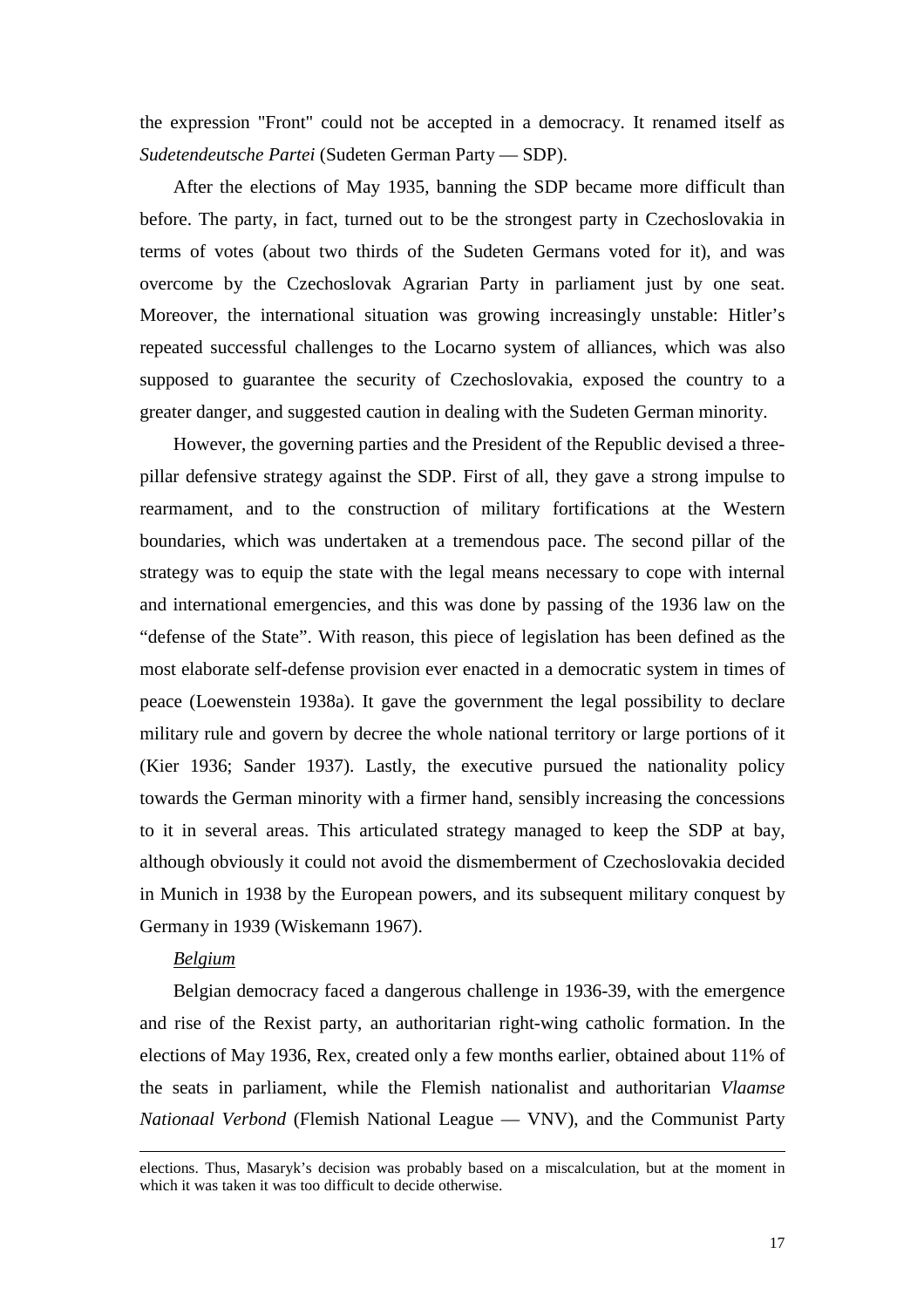also reported a large victory and obtained a further 12% ca in total. Thus, in 1936, almost one fourth of the Belgian parliament was composed of anti-democratic parties.

The Rexist challenge, the most aggressive and dangerous of the three, was counteracted quickly and effectively, thanks to the prompt reaction of the establishment. In particular, the strategy of the Catholic Party, which had been the biggest loser to Rex in 1936, deserves attention since it was decisive in allowing an effective defense.

The Rexist Party came from within the Catholic political area, and its young leader, Leon Degrelle, was director of a Catholic publishing house. After the constitution of Rex as an independent political party in February 1936, and Degrelle's strong propaganda attacks of against the Catholic leaders, the Catholic Party reacted promptly by officially severing all contacts with Rex (Beaufays 1973). Moreover, internal organizational reforms —ongoing since 1935— were accelerated to make the party and its leadership less vulnerable to aggressive Rexist propaganda and to achieve stricter central control over the loosely-connected peripheral Catholic political organizations. In the campaign for the May 1936 elections, the new Catholic leader Hubert Pierlot made specific moves aimed at capturing the vote of the younger generations of Catholics, largely attracted by Degrelle's oratory (Conway 1994). The formation of new groups of young Catholics was sponsored and supported, with this precise goal (Gérard 1985). This was not enough to avoid the electoral defeat of the Catholic Party in those elections, where virtually all of the Rexist Party's votes came from the ranks of the Catholic electorate. Degrelle's campaign strategy was primarily that of attacking the traditional parties and the Catholics, mainly by denouncing cases of corruption and politico-financial collusion widespread at that time (Étienne 1968).

After the elections, the main danger for Belgian democracy came not so much from the increasing popular successes of Degrelle, but rather from the presence of a sector of the Catholic Party itself that was in favor of a political alliance with Rex in a "bloc d' ordre". Needless to say, this political project would have made Rex's chances of taking power much higher. The Catholic Party was in disarray, and Pierlot's frantic attempts at internal reforms encountered unconcealed internal opposition from various sectors of the party. The prospect of a split, or even disintegration, of the Catholic Party would not have been unlikely, had a far right-wing alliance been formed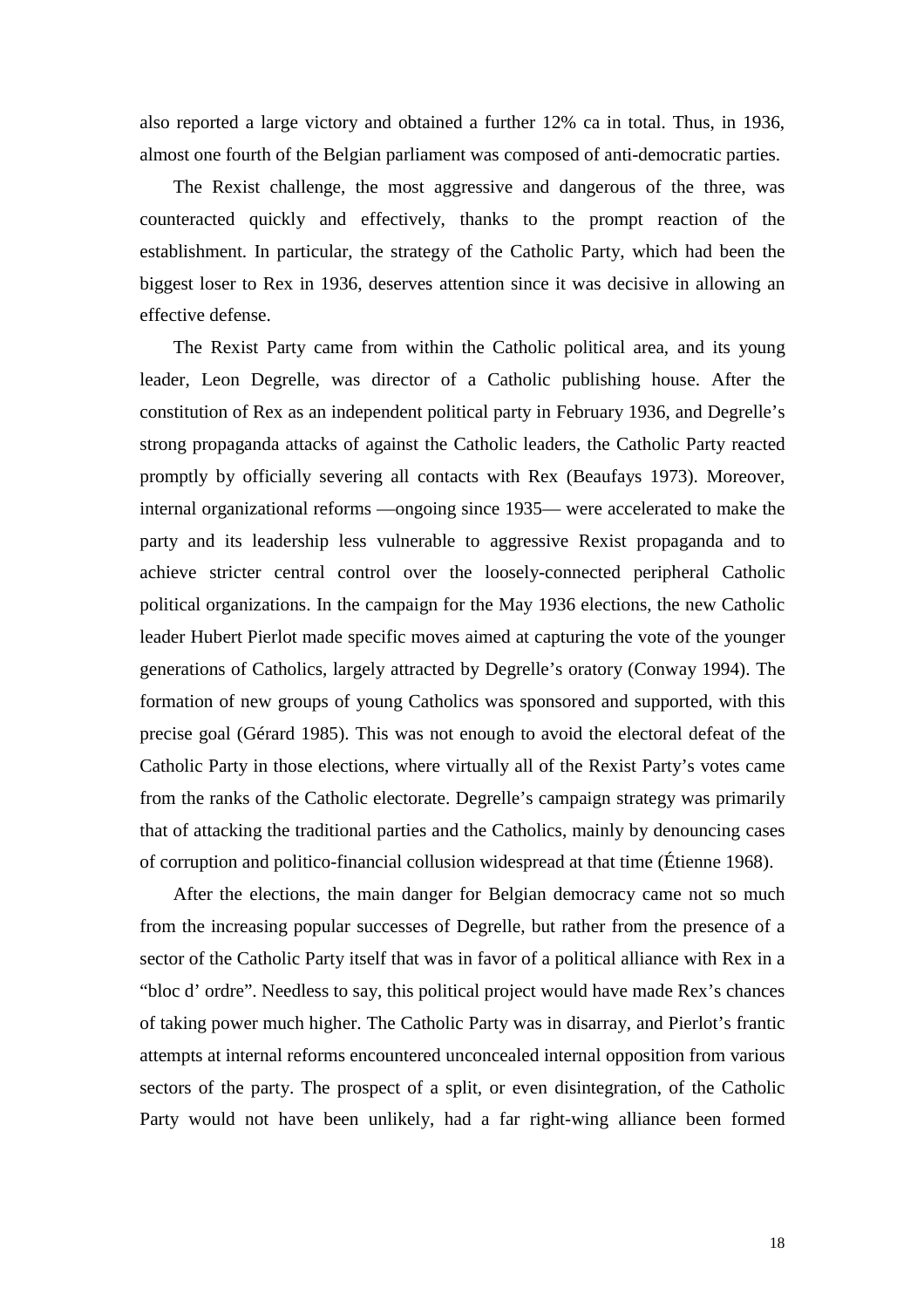(Gérard 1985).13 Despite these centrifugal tendencies, the leadership of the party managed to keep a firm route towards a centrist alliance with the Liberals and the Socialists, and to resist the various attempts of the internal traditionalist wing to move the whole party to the right. This gave the government the political strength to react effectively to Rex's open challenge.

The Belgian King Leopold III was also important in channeling the political crisis following the 1936 elections towards a democratic solution, in particular by intervening actively to "force" the three traditional parties to agree to form a government. The coalition-forming process had always been difficult in Belgium, given the extreme internal fractionalization of the Catholic, Liberal and Socialist parties, which dominated the political scene. Every governmental coalition had to achieve a difficult balance between the internal factions of the three formations, and therefore the cabinet crises would normally be solved after long negotiations.<sup>14</sup> After the 1936 elections, the same happened: several attempts to form a government failed, and the country was left without a government for a month; during which time there were big Communist-led strikes, blocking several industrial sites, and Rex continued to ride the wave of its political success. After the resignation of several *formateurs*, Leopold III intervened directly, summoning the leaders of the internal factions of the three parties (all politically necessary for a government) and asked them to give the go-ahead to a tripartite coalition. The decisiveness of this intervention is demonstrated by the fact that the new government, led by the Catholic-leaning technocrat Paul Van Zeeland, saw the light only two days later (Höjer 1946).

Once formed, the Van Zeeland government decided to react against the continuous challenges from Degrelle and Rex: it prohibited a Rexist mass demonstration in Brussels, it denied Degrelle access to the State radio for a propaganda speech, there were arrests of some Rexist journalists and militants, the trials under way against Rexist members were sped up etc. The government also took up the most overt and symbolically loaded challenge that Rex put forward against the

 $\overline{a}$ 

<sup>&</sup>lt;sup>13</sup> This was a very real possibility if one bears in mind the presence of advanced projects of reorganization of the Catholic bloc in Flanders going on in those years, which included the VNV (Gérard 1985).

 $14$  The three parties, and in particular the Catholics and the Liberals, had a variety of internal divisions: right vs. left, generational, Flemish vs. Walloon, Chamber vs. Senate members, etc. To this one should add the importance of the various organizations representing the different areas of the Catholic world and referring to the Catholic Party, and the intra-party cliques gathering around certain personalities. Moreover, often the appointed Prime Minister should also pay attention to include in the cabinet a minister from each of the biggest Belgian cities (Höjer 1946).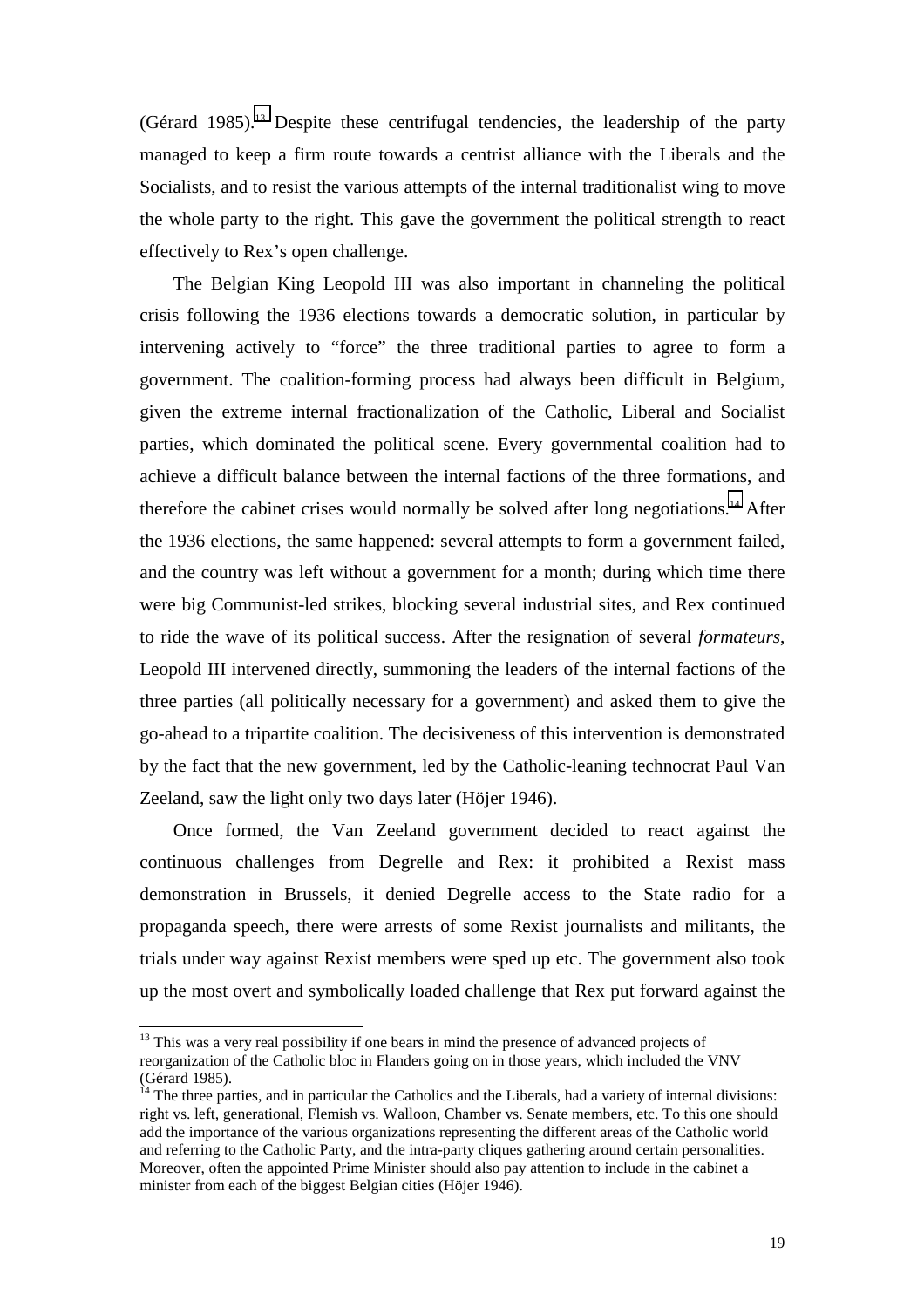regime: a by-election, tactically provoked by Degrelle in April 1937, in which the Rexist leader would stand in person. The majority supporting the government responded by passing an *ad hoc* law forbidding, in the future, "frivolous" byelections, and then by making the Prime Minister in person stand against the Rexist leader. Van Zeeland, supported by all the traditional parties and even by the Communists, who decided not to put forward a candidate, defeated Degrelle severely, marking the beginning of his decline and that of Rex (Étienne 1968).<sup>15</sup>

#### **The "Inclusive" Mechanisms of Democratic Defense**

As the Italian and the German cases show, "including" a totalitarian party might be dangerous, yet successful short-term reactions against political extremism are not confined to political exclusion and legal repression. On the contrary, they are normally accompanied by explicit attempts by the democratic establishment to include *specific sectors* of the extremist challenge. Apart from the attempts of border parties to appeal to the electors supporting the extremist formations, inclusive strategies can be developed and enacted by institutional actors too. In fact, the government and the Head of State can develop inclusive strategies aimed at "integrating" the extremist rank and file, or sectors of the extremists' elites. Table 4 summarizes the use of these mechanisms in the three analyzed cases.

#### {TABLE 4 ABOUT HERE}

The resort to repressive provisions, particularly strong in Finland and Czechoslovakia, has already been analyzed in the previous sections. The defensive strategies labeled as the "integration of rank and file" aim at reducing the electoral appeal of the extremist party. Into this category fall the explicit appeals to public opinion against the extremists, a course of action to which both the Belgian and the Czechoslovak government resorted. Under the label of "appeals to public opinion" I include the public speeches, meetings, conferences etc. held by important political

l

<sup>&</sup>lt;sup>15</sup> Explicitly using Hitler's electoral landslide as his model. Degrelle was convinced that the best tactic to increase Rex's power and its image as the political force that was going to take over the "rotten" Belgian parliamentary system was to score growing results in a series of closely scheduled elections. He thus provoked the resignation of one of the Rexist MPs elected in Brussels, and of all the substitutes, and stood personally in the by-election. A success in this by-election, or at least a good result, higher than the quota of votes obtained ten months earlier by Rex and the VNV together (the two parties supporting Degrelle in the by-election) would have allowed Degrelle to claim that the people supported his fight against the *ancién régime*. Further strategically provoked by-elections would have probably continued the same strategy, until a general election was forced, in which Rex would have struck the final blow to the regime (Étienne 1968).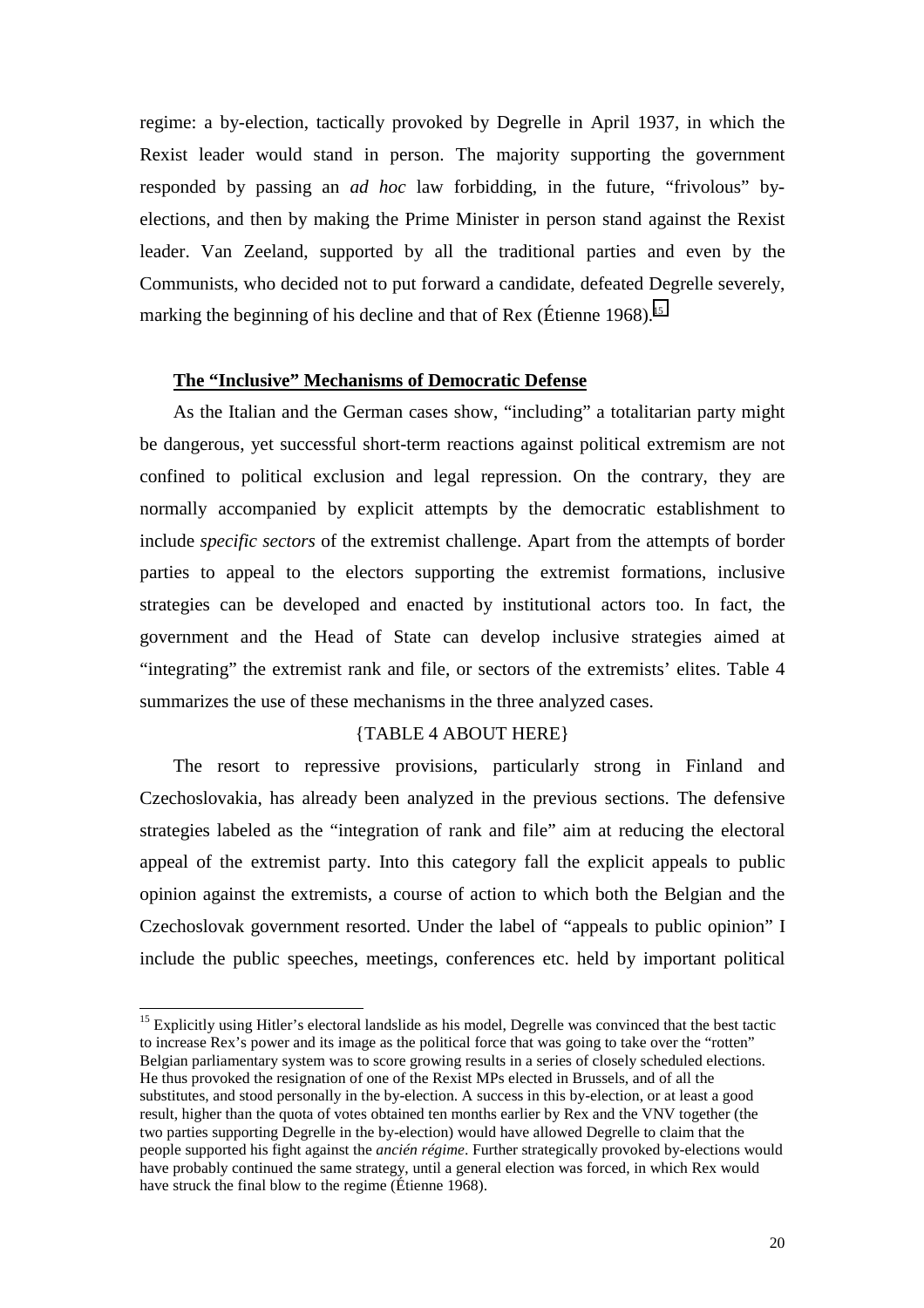figures (the Head of State, the Prime Minister, democratic leaders etc.) and explicitly aimed at alerting the electorate to the danger represented by a specific extremist challenge, and at enlarging the legitimacy of the system. More specifically, I only refer to those appeals explicitly conceived by their authors as part of a strategic reaction against the extremist challenge, as was the case in both the countries mentioned.

In Belgium, the Van Zeeland government decided to react without hesitation against Rex's increasingly aggressive propaganda, with the Prime Minister taking an active role.16 A program of public meetings and speeches by the Prime Minister and several ministers and democratic leaders was planned, in which they warned the population, and in particular the Catholic electorate, about the danger represented by Rex. Several defensive actions undertaken by the Czechoslovak democratic political elite after 1935-36 also aimed to "regain" the support of the electorate who voted for the extremists. In Czechoslovakia, the most active figure in addressing public opinion in order to undermine support for the extremists was Beneš, who had succeeded Masaryk at the Presidency of the Republic in December 1935. He had been clearly designated by the latter as his successor, which gave him particular prestige. In 1936- 1937 he traveled incessantly in the German-inhabited regions of Czechoslovakia, holding conferences where he addressed the problem of national minorities and highlighted the government's willingness to meet all reasonable requests for equal treatment for all citizens. To give substance to this effort, he instructed several cabinet ministries to allocate their budgets to German-inhabited areas in proportion to their population. The government independently followed the same line, both in allocating public expenditure, and in accepting the requests of the German moderate parties, which needed support to restore their credibility with the Sudeten community after the landslide victory of the SDP. The government and these parties reached an agreement on further concessions to the German minority, which was formalized in February 1937. The agreement in question included guidelines for increasing German representation in the civil service, the German share of welfare and cultural

 $\overline{\phantom{a}}$ 

<sup>&</sup>lt;sup>16</sup> One of the main arguments of the Rexist campaign were the attacks against the corruption of the Belgian traditional politicians (*les pourris* —"the rotten ones", in the words of Degrelle), revealed by several recent scandals. Van Zeeland was not a traditional politician, being rather a technocrat (before 1935 he was Vice-President of the Central Bank), and had an immaculate image. Thus, he represented in this sense a political resource against Rex for the traditional parties (Höjer 1946). Van Zeeland himself, however, fell victim in October 1937 of a scandal that forced him to resign (Étienne 1968). However, at that point the political battle against Rex was largely won.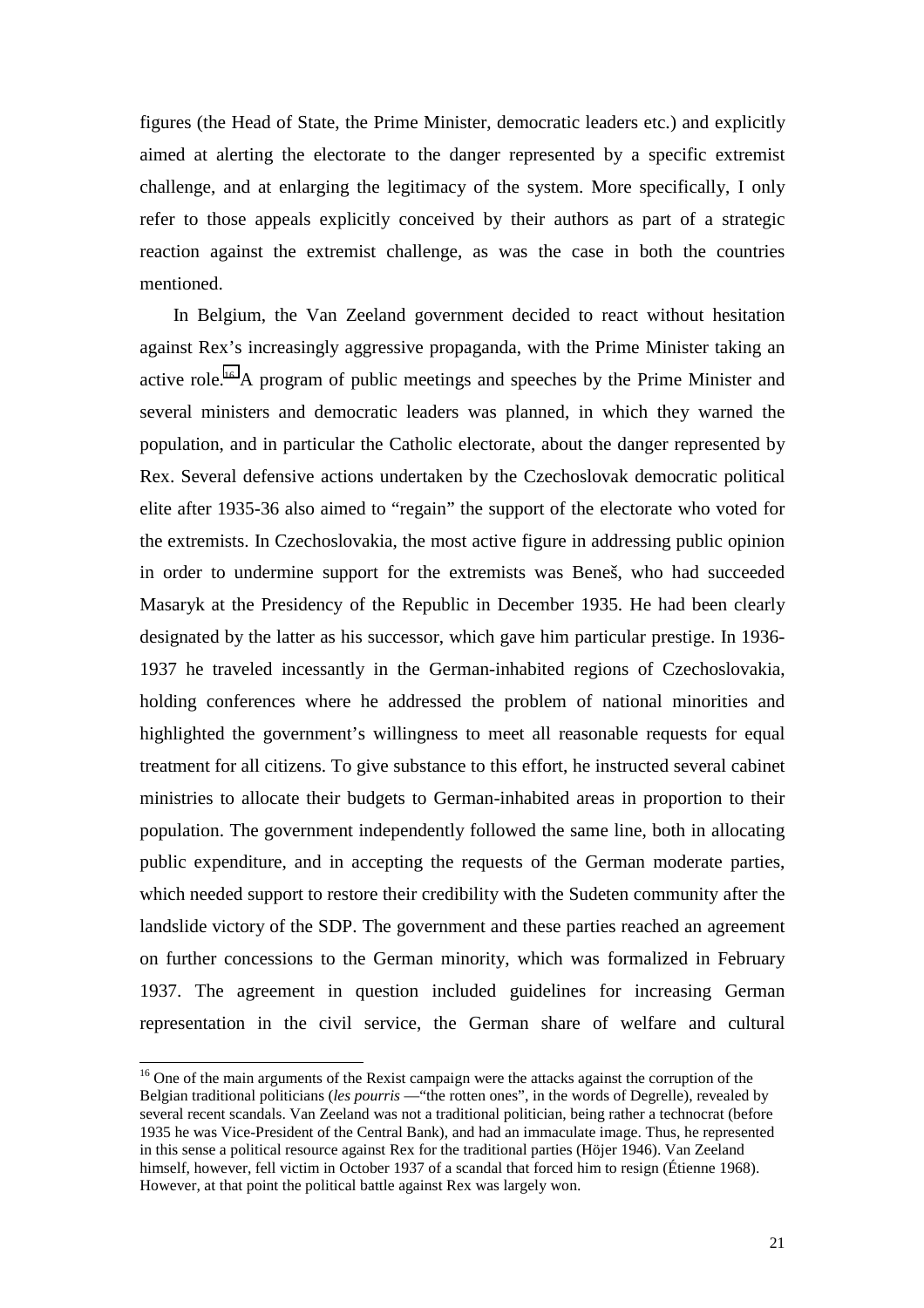expenditures, the allocation of public contracts to German firms with German workers, and increased the use of the German language for public communications (Wiskemann 1967).

The second set of inclusive strategies is directed at the elite of the extremist challenge with the aim of integrating at least its more moderate sectors into the democratic process, by meeting some of the extremists' demands without however questioning the fundamentals of the democratic regime. An attempt to integrate both the rank and file and part of the extremist elite was made by the Finnish President Svinhufvud after outlawing the Lapua Movement. The difficult situation following the repression of the Lapua Movement, and his profound personal aversion towards Marxism in any form led Svinhufvud to try to recreate an all-inclusive, new rightwing movement under his control, which would continue the work of the Lapua Movement without endangering public order. Emphasis was to be put, in his opinion, on educational means: "even though they take more time, they will certainly lead in the end to definite results" (quoted in Rintala 1962: 221). These were the ideals that were originally at the base of the People's Patriotic Movement (IKL). However, this attempt failed: less than one month after the founding convention, held in April 1932, Svinhufvud's collaborators found themselves sidetracked and outnumbered, having completely lost control of their "creature", and left the IKL shortly afterwards.<sup>17</sup>

In Czechoslovakia, the government led by the Agrarian politician Milan Hodža, while seeking an agreement with the moderate Sudeten German parties, also embarked in negotiations with the SDP. These negotiations failed,<sup>18</sup> and, given also the international situation, it seems that no hope to attract part of the SDP elite towards more moderate positions could be realistically nurtured by the Czechoslovak government. Thus, this road was attempted probably with the "tactical" aim of gaining time, while other defensive measures were being enacted.

Be the inclusive strategies successful or not, their presence in the toolbox of short-term democratic defense shows that democratic elites clearly perceived the

 $\overline{\phantom{a}}$ 

 $17$  The leadership of the new movement decided to constitute a political party with totalitarian and Nazi-like orientations. After a phase in which this party managed to exert control on the conservative party National Coalition, the IKL was isolated and did not constitute a serious danger for Finnish democracy (Rintala 1962).

<sup>&</sup>lt;sup>18</sup> The demands of the SDP leader Konrad Henlein, if accepted, would have meant the end of a unitary Czechoslovak State. The requests of the SDP were articulated in eight points. Without going into detail, it will be enough to mention that one of these was the creation of a "national census" after which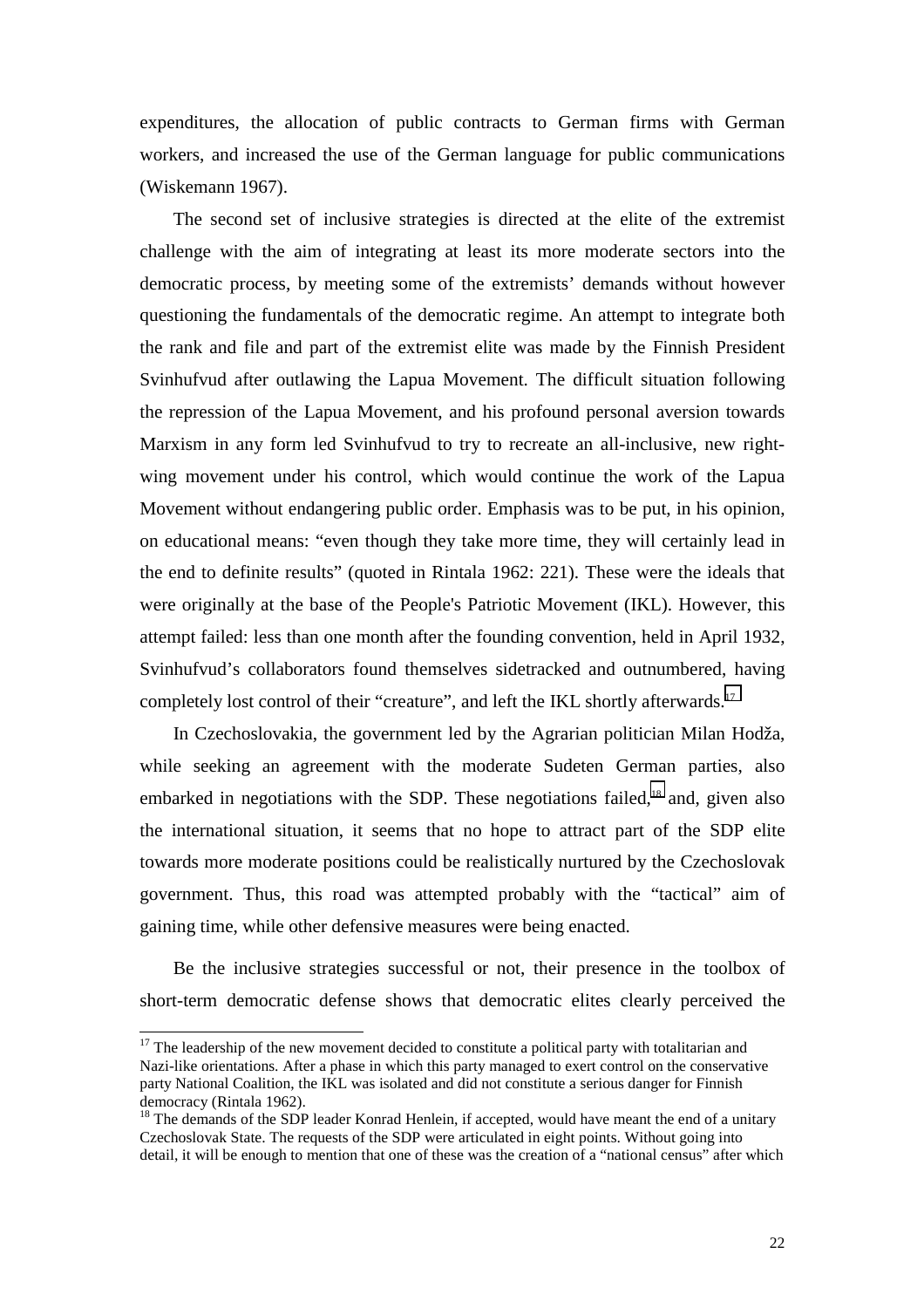insufficiency of mere repression to effectively respond to a dangerous extremist challenge. Repression is necessary, but so is gaining back to systemic loyalty as much of the extremist challenge as possible, as this reduces the costs of democratic defense and the risk of authoritarian involution.

#### **Conclusions**

 $\overline{\phantom{a}}$ 

In conclusion, not all strong extremist challenges to democracy in inter-war Europe led to democratic breakdown. In Belgium, Czechoslovakia and Finland the political elite managed to effectively react against extremist threats that constituted a serious danger to the persistence of the democratic system, by isolating the extremists and using both repressive and inclusive strategies. The high degree of "intolerance" against the extremists reached generally in these democracies was in fact accompanied by parallel attempts to "integrate" back in the system some sectors of the extremists. The political developments in the cases of breakdown in Italy and Germany, on the one hand, as well as the centrifugal propensities of electoral competition in systems where relevant extremist actors are present (Sartori 1976), on the other, highlight at the same time the non-obvious nature and the political importance of the political choices of the "democratic defenders" in Belgium, Czechoslovakia and Finland. On these bases, maintaining that different decisions of those same actors in crucial moments would both have been possible and have led those democratic systems much closer to breakdown seem to be plausible counterfactuals (Fearon 1991; Tetlock & Belkin 1996).

Obviously, the causal path identified in the analysis —involving exclusively internal actors, necessarily presuming the overt contraposition of a democratic and an extremist front, and the enactment of inclusive mechanisms being only targeted on the rank and file or on a part of the extremist elites— can only partially be generalized beyond the context analyzed here. Other "difficult democracies", in different historical and geographical contexts, may find a different path to survival than that of the countries analyzed in this article. At the present political conjuncture, the recent literature on consensus democracy and power-sharing stresses rather the integration of "extraneous" forces (via institutional engineering, or other mechanisms) as well as the diffusion of democratic culture and practices, as best strategies to achieve democratic

each individual would have belonged to one ethnic community and be governed in full by an ethnically-based government (Lipscher 1979: 172-174).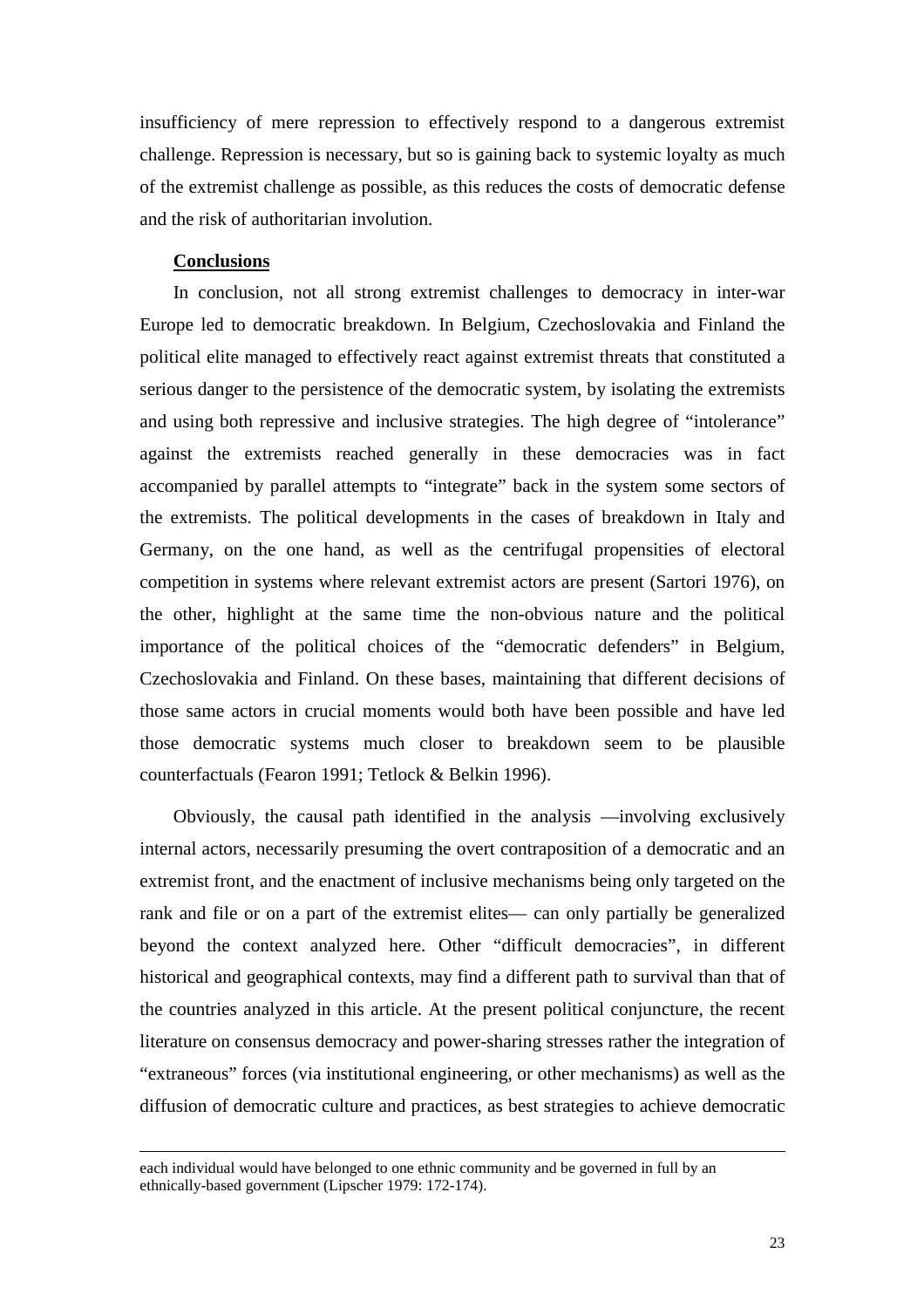stability. The involvement of international or supranational actors in the enterprise, and the decline of totalitarian ideologies now render these strategies certainly more viable and rewarding than repression in most of the cases.

Yet, constitutional or statutory provisions that limit in some ways the possibility of existence and/or to act of anti-democratic and/or secessionist parties or groups can be found –albeit largely with a preventive aim- in many democracies (Tomuschat 1992). Just to give a few examples, anti-extremist norms have been recently passed in the UK (special legislation on Northern Ireland of 1991), and are in force in the USA (the famous –or infamous- anti-Communist legislation), Canada, France, etc. The Federal Republic of Germany is well known to possess one of the most articulate and efficient systems of "protection of democracy", which has been used until very recently against a few extremist right-wing groups and associations (Jaschke 1991; Canu 1996). The problem of banning extremist parties was recently posed in the public debate in Israel (Gordon 1987). Many new democracies of Eastern Europe have included in their constitutions norms that deny political legitimacy to ideologically extremist or ethnic-based parties: this is the case of Croatia, Poland, Lithuania, and Romania, Slovenia, Bulgaria (Fox & Nolte 1995). Moreover, as some recent political crises in democratizing countries (for example, in Algeria in the early '90s) and political developments in Europe (the recent entry into government of the Austrian FPÖ, and more generally the rise of the so-called "new" extreme right wing parties) show, the decline of totalitarian ideologies has not rendered democracy safe. In the present political conjuncture we witness a growing importance of the international context in shaping internal political outcomes; yet, the strategies by which internal political and institutional actors react to political extremism have not become irrelevant.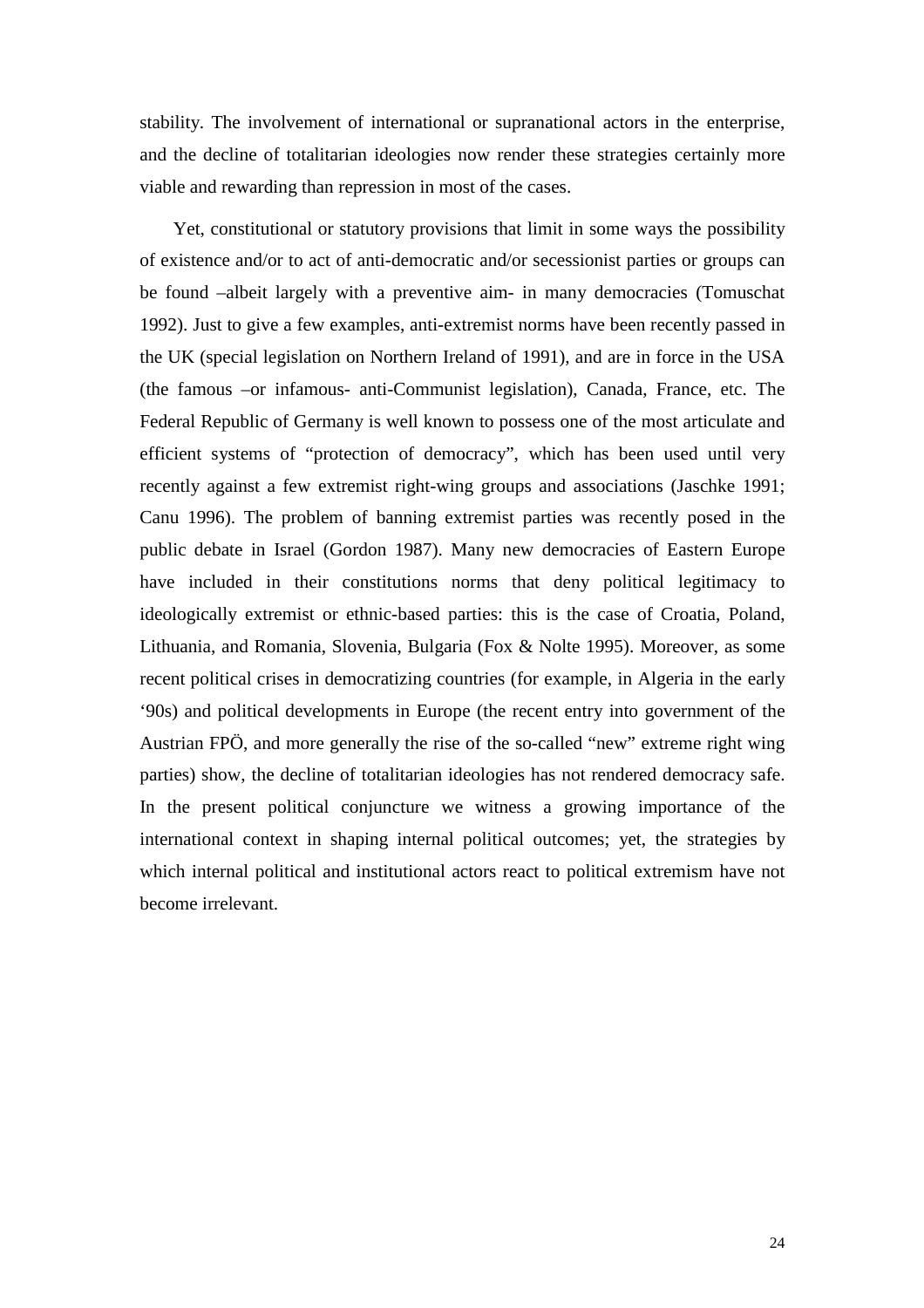#### **References**

- Beaufays, J. (1973). *Les partis catholiques en Belgique et aux Pays-Bas, 1918-1958.* Bruxelles: E. Bruylant.
- Berg-Schlosser, D.(1998). Conditions of authoritarianism, fascism and democracy in inter-war Europe. A cross-sectional and longitudinal analysis. *International Journal of Comparative Sociology* 39: 335-77
- Berg-Schlosser, D. & De Meur, G.(1994). Conditions of democracy in interwar Europe. A Boolean test of major hypotheses. *Comparative Politics* : 253-79
- Berg-Schlosser D. & Mitchell J. eds. (1999). *Conditions of democracy in Europe 1919-1939. Systematic case studies*, Vols. 1. London: Macmillan.
- Boventer, G. P. (1985a). *Grenzen politischer Freiheit in demokratischen Staat.* Berlin: Duncker & Humblot.
- Boventer, G. P.(1985b). Das Konzept der streitbaren Demokratie im internationalen Vergleich. *Aus Politik und Zeitgeschichte*: 33-44
- Bracher, K.-D. (1953). *Die Auflösung der Weimarer Republik.* Villingen: Ring Verlag.
- Bracher, K.-D. (1974). Stufen der Machtergreifung. In Bracher, K.-D., Schulz & Sauer *Die nationalsozialistische Machtergreifung. Studien zur Errichtung der totalitären Herrschaftssystems in Deutschland 1933/34* Frankfurt am Main - Berlin - Vienna: Ullstein.
- Brügel, J. W. (1968). The entry of German parties into the Czechoslovak government. In Rechcigl, M. Jr. (ed.) *Czechoslovakia. Past and present* (pp. 49-64). Den Haag - Paris: Mouton.
- Brügel J.W. (1973). *Czechoslovakia before Munich. The German minority and British appeasement policy*. Cambridge: Cambridge University Press.
- Candeloro, G. (1978). *Storia dell' Italia moderna. Volume ottavo: La prima guerra mondiale. Il dopoguerra. L' avvento del fascismo.* Milan: Feltrinelli.
- Canu, I. (1996). *Der Schutz der Demokratie in Deutschland und Frankreich.* Opladen: Leske & Budrich.
- Capoccia, G. (1999a). *Challenge, prevention and response: Game-theoretical perspectives on breakdown and survival of democracy*. European University Institute , Working Papers of the Department of Social and Political Sciences 11/99.
- Capoccia, G. (1999b). *Between Weimar and Algiers: The Genesis and Political Importance of Anti-Extremist Legislation in Difficult Democracies. The Case of the First Czechoslovak Republic 1920-1938.* Paper presented in the ECPR Workshop "Designing Institutions" -- 27th ECPR Joint Sessions of Workshops - - Mannheim (Germany), 1999.
- Capoccia, G. (in progress). *Defending Democracy: Reactions to extremist parties in inter-war Europe.* Ph.D. Dissertation. European University Institute - Department of Political and Social Sciences.
- Conway, M. (1994). Explications pour un échec. In Balace, F.et al. (eds.) *De l' avant à l' après guerre. L' extrême droite en Belgique francophone* (pp. 79-106). Brussels: DeBoeck.
- Dahl R.A. ed. (1966). *Political opposition in western Democracies*. New Haven: Yale UP.
- De Felice, R. (1966). *Mussolini il fascista. La conquista del potere 1921-1925.* Turin: Einaudi.
- Diamond, L.(1992). Economic development and democracy reconsidered. *American*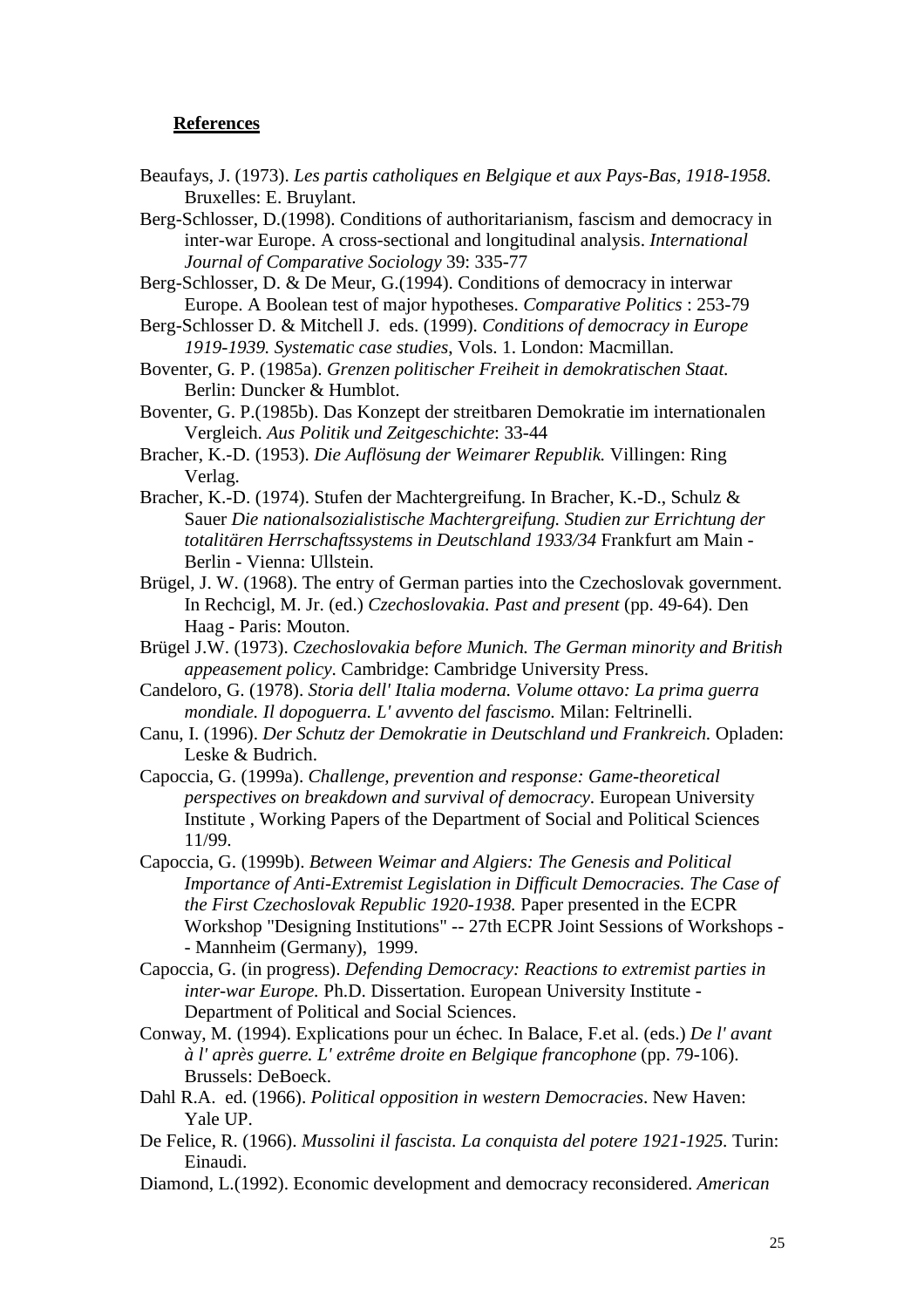*behavioral scientist* 35: 450-99

Dorpalen, A. (1964). *Hindenburg and the politics of the Weimar Republic.* Princeton: Princeton UP.

Étienne, J.-M. (1968). *Le mouvement rexiste jusqu'en 1940.* Paris: Armand Colin.

- Farneti, P. (1978). Social conflict, parliamentary fragmentation, institutional shift, and the rise of Fascism: Italy. In Linz, J. J. & Stepan, A. (eds) *The breakdown of democratic regimes: Europe* (pp. 3-33). Baltimore: Johns Hopkins University Press.
- Fearon, J.(1991). Counterfactuals and hypothesis testing in political science. *World Politics* 43: 169-95
- Felak, J. R.(1990). Socialdemocratic-Communist relations in interwar Czechoslovakia. *East central Europe-L'Europe du centre-est* 18: 155-76
- Felak, J. R. (1994). *At the price of the Republic: Hlinka's Slovak People's Party, 1929-1938.* Pittsburgh: University of Pittsburgh Press.
- Fox, G. H. & Nolte, G.(1995). Intolerant democracies. *Harvard International Law Review* 36: 1-70

Friedrich, C. J. (1957). *Constitutional reason of State. The survival of the constitutional order.* Providence (R.I.): Brown University Press.

- Gérard, E. (1985). *De katholieke partij in crisis: Partijpolitiek leven in Belgie (1918- 1940).* Leuwen: Kritak.
- Gordon, D.(1987). Limits on extremist political parties: A comparison of Israeli jurisprudence with that of the United States and West Germany. *Hastings International and Comparative Law Review* 10: 347-400
- Gusy, C. (1991). *Weimar die wehrlose Republik? Verfassungsschutzrecht und Verfassungsschutz in der Weimarer Republik.* Tübingen: Mohr.
- Hapala, M. E. (1968). Political parties in Czechoslowakia, 1918-1938. In Rechcigl, M. Jr. (ed.) *Czechoslovakia. Past and present* (pp. 124-140). Den Haag - Paris: Mouton.
- Hartmann, P.(1933). Das Gesetz gegen die politische Parteien. *Prager Archiv für Gesetzgebung und Rechhtsprechung* 15: 1235-55
- Hodgson, J. H. (1967). *Communism in Finland. A history and interpretation.* Princeton: Princeton UP.
- Höjer, C.-H. (1946). *Le régime parlementaire belge de 1918 à 1940.* Bruxelles and Uppsala: Centre de Recherche et d' Information Socio-Politiques - C.R.I.S.P. - Statsveteskapliga föreningen.Jaschke, H.-G. (1991). *Streitbare Demokratie und innere Sicherheit: Grundlagen, Praxis und Kritik.* Opladen: Westdeutscher Verlag.
- Jasper, G. (1963). *Der Schutz der Republik. Studien zur staatlichen Sicherung der Demokratie in der Weimarer Republik.* Tuebingen: Mohr.
- Jelínek, Y. (1980). Clergy and fascism: The Hlinka Party in Slovakia and the Croatian Ustasha movement. In Ugelvik Larsen, S., Hagtvet, B. & Myklebust, J. P. (eds) *Who were the Fascists. Social roots of European fascism* (pp. 367-378). Bergen -- Oslo-- Tromsø: Universitetsforlaget.
- Kier, H.(1936). Das tschechoslovakische Staatsverteidigungsgesetz. *Zeitschrift für ausländisches öffentliches Recht* 6: 803-28
- Lameyer, J. (1978). *Streitbare Demokratie: eine verfassungshermeneutische Untersuchung.* Berlin: Duncker & Humblot.
- Le Béguec, G. (1992). Le parti. In Sirinelli, J.-F. (ed) *Histoire des droites en France* (pp. 13-61). Paris: Gallimard.
- Lepsius, M. R. (1978). From fragmented party democracy to government by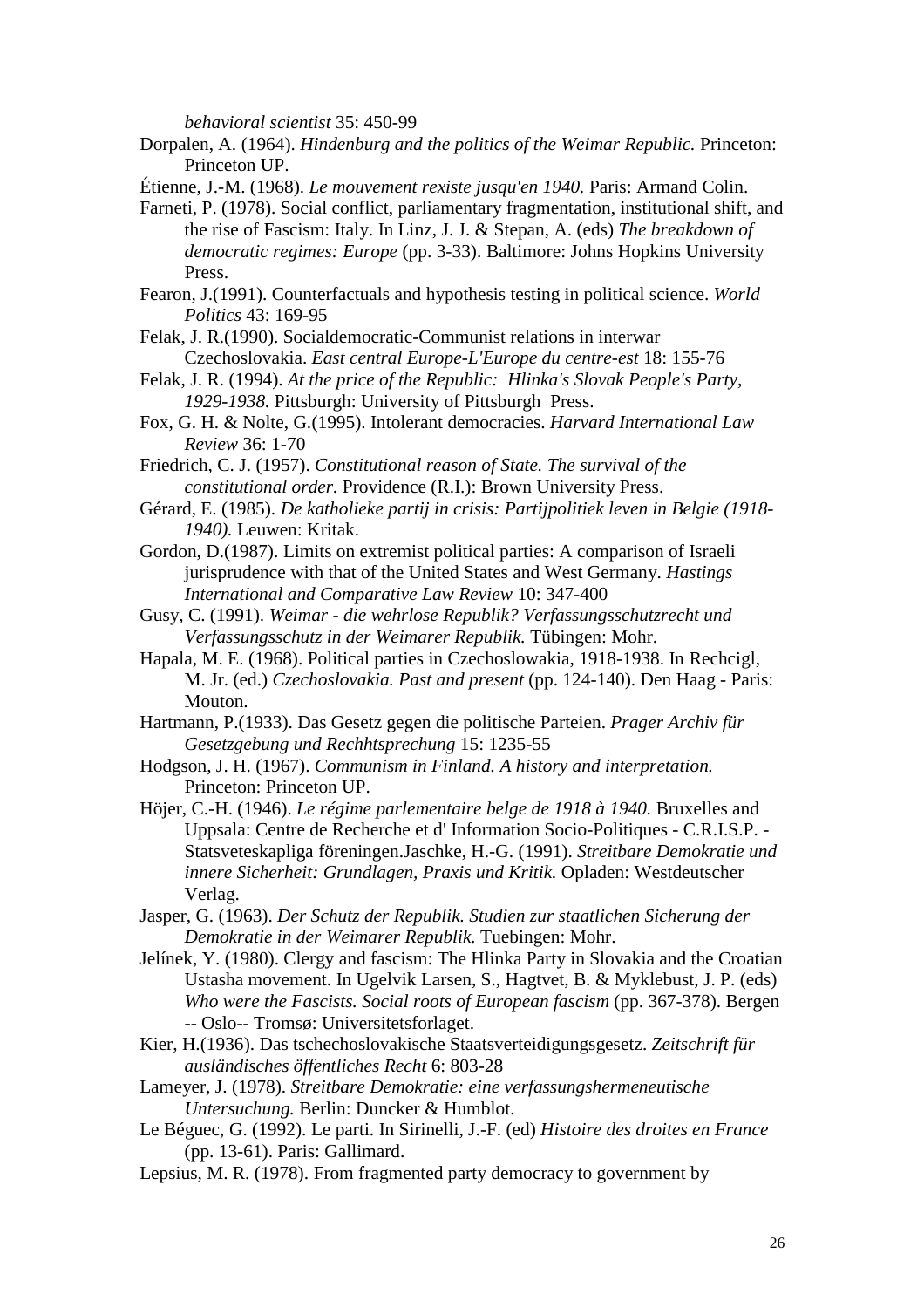emergency decree and National Socialist takeover. In Linz, J. J. & Stepan, A. (eds) *The breakdown of democratic regimes: Europe* (pp. 34-79). Baltimore: John Hopkins University Press.

- Linz, J. J. (1978). Crisis, breakdown and reequilibration. In Linz, J. J. & Stepan, A. (eds) *The breakdown of democratic regimes* (pp. 3-124). Baltimore and London: Johns Hopkins University Press.
- Linz J.J. & Stepan A. eds. (1978). *The breakdown of democratic regimes*. Baltimore: Johns Hopkins University Press.
- Lipscher, L. (1979). *Verfassung und politische Verwaltung in der Tschechoslowakei 1918-1939.* München and Wien: Oldenbourg Verlag.
- Loewenstein, K.(1935a). Autocracy versus democracy in contemporary Europe I. *American Political Science Review* 29: 571-93
- Loewenstein, K.(1935b). Autocracy versus democracy in contemporary Europe II. *American Political Science Review* 29: 755-84
- Loewenstein, K.(1937a). Militant democracy and fundamental rights. *American Political Science Review* 31: 417-32
- Loewenstein, K.(1937b). Militant democracy and fundamental rights II. *American Political Science Review* 31: 638-58
- Loewenstein, K.(1938a). Legislative control of political extremism in European democracies I. *Columbia Law Review* 38: 591-622
- Loewenstein, K.(1938b). Legislative control of political extremism in European democracies II. *Columbia Law Review* 38: 725-774
- Luebbert, G. M. (1991). *Liberalism, Fascism, and Social Democracy. Social classes and the political origins of regimes in interwar Europe.* New York and Oxford: Oxford University Press.
- Mäkelä, J. (1987). The radical left and the Communist Party in Finnish politics. In Mylly, J. & Berry, M. (eds.) *Political parties in Finland - essays in history and politics* (pp. 153-186). Turku: University of Turku.
- Mamatey, V. S. (1973). The development of Czechoslovak democracy, 1920-1938. In Mamatey, V. S. & Luza, R. (eds) *A history of the Czechoslovak Republic* (pp. 99-166). Princeton: Princeton UP.
- Matthias E. & Morsey R. eds. (1979). *Das Ende der Parteien 1933. Darstellungen und Dokumente*. Düsseldorf: Droste Verlag.
- Micheles Dean, V.et al. (1934). *New governments in Europe. The trend towards dictatorship.* New York: Thomas Nelson and Sons.
- Mikus, J. A. (1963). *Slovakia: A political history: 1918-1950.* Milwaukee: Marquette University Press.
- Rintala, M. (1962). *Three generations. The extreme right wing in Finnish politics.* Bloomington: Indiana UP.
- Sander, F. (1935). *Die politische Gesetzgebung der Tschechoslowakischen Republik in den Jahren 1932-1934. Ergänzungsband zu der Epsteinischen Studienausgabe der Verfassungsgesetze der Tschechoslowakischen Republik.* Reichenberg: Stiepel.
- Sander, F. (1937). *Das Staatsverteidigungsgesetz und die Verfassungsurkunde der tschechoslovakischen Republik. Eine rechtsdogmatische Untersuchung.* Brünn: Rohrer.
- Sani, G. & Sartori, G. (1983). Polarization, fragmentation and competition in Western democracies. In Daalder, H. & Mair, P. (eds) *Western European party systems. Continuity and change* (pp. 307-340). Beverly Hills: Sage.
- Sartori, G. (1976). *Parties and party systems.* Cambridge: Cambridge UP.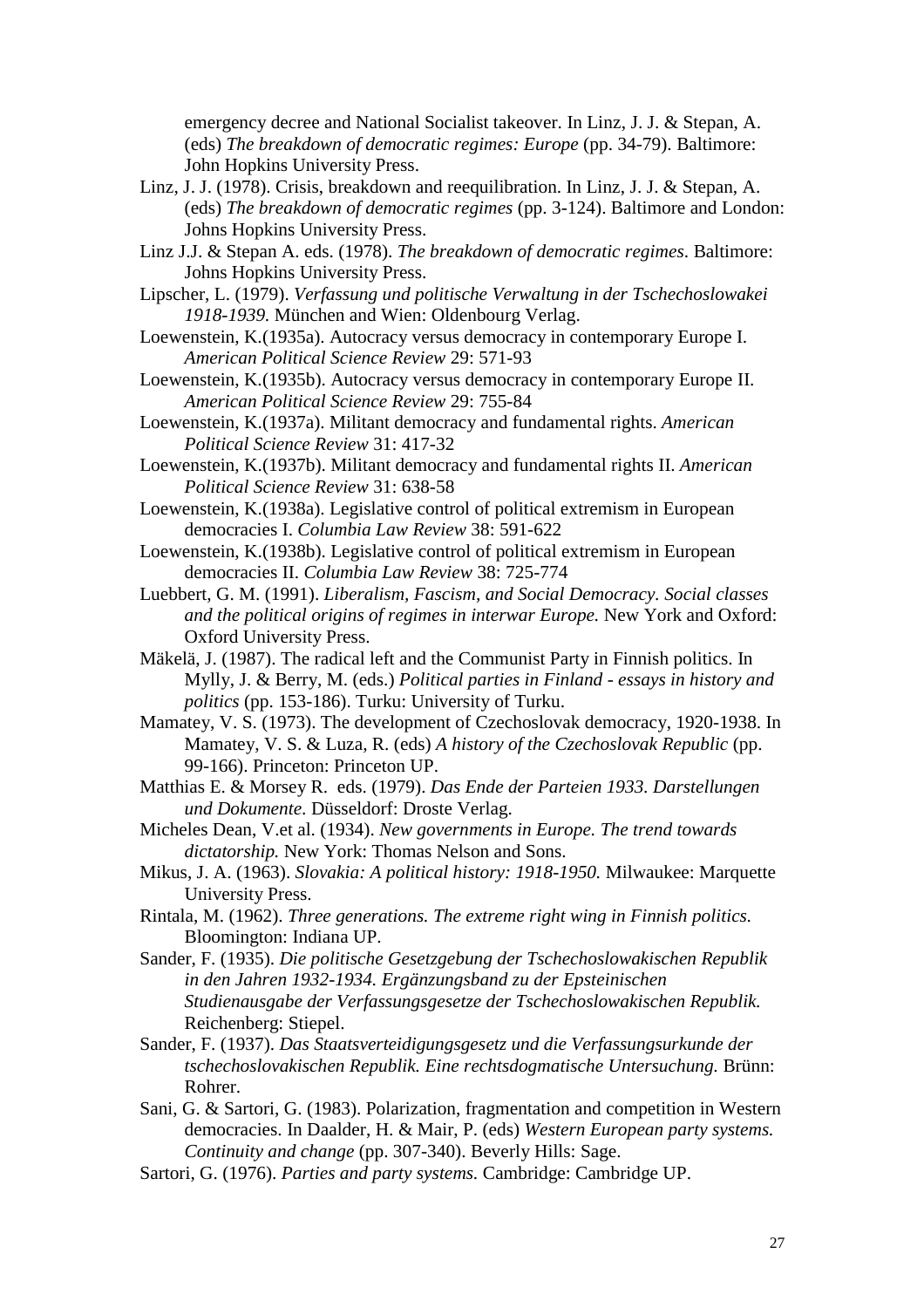Sartori, G. (1982). *Teoria dei partiti e caso italiano.* Mimlan: SugarCo.

- Schmitter, P. & Brouwer, I. (1999). *Conceptualizing, researching and evaluating democracy promotion and protection*. European University Institute, Working Paper Department of Social and Political Science 7/99.
- Tetlock P.E. & Belkin A. eds. (1996). *Counterfactual thought experiments in world politics. Logical, methodological and psychological perspectives*. Princeton: Princeton University Press.
- Tomuschat, C. (1992). Democratic pluralism: the right to political opposition. In Rosas, A. & Helgesen, J. (eds.) *The strength of diversity: human rights and pluralist democracy* (pp. 27-48). Dordrecht: Nijhoff.
- Upton, A. F. (1973). The Communist Party of Finland. In Upton, A. F. (ed.) *The Communist parties of Scandinavia and Finland* (pp. 105-352). London: Weidenfeld and Nicholson.

Winkler H.A. ed. (1992). *Die deutsche Staatskrise 1930-1933*. Munich: Oldenbourg.

Wiskemann E. (1967). *Czechs and Germans. A study of the struggle in the historic provinces of Bohemia and Moravia*. London - Melbourne - Toronto and New York: Macmillan and St.Martin's Press.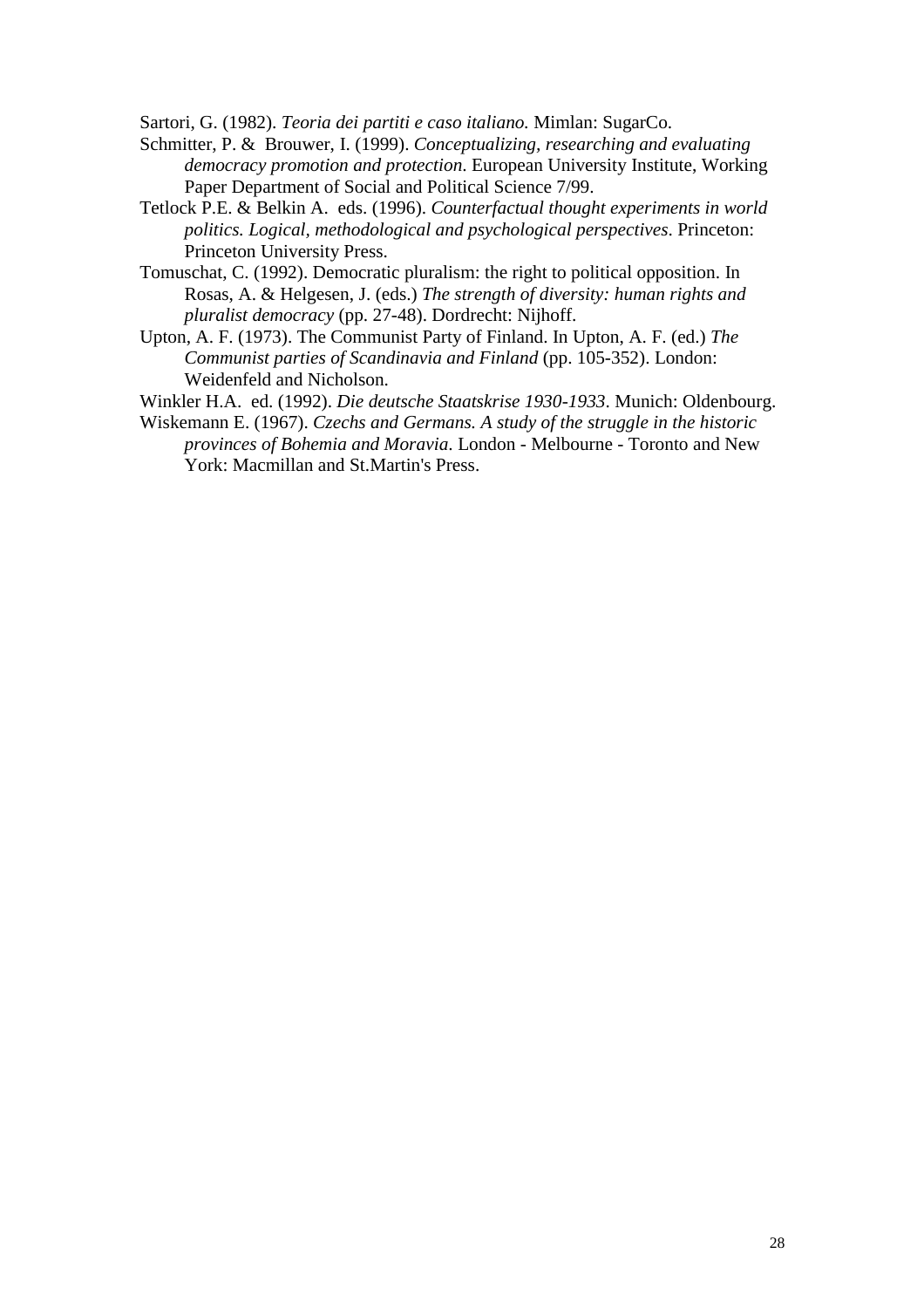| <b>Type</b>  | <b>Legislation on:</b>                 | Specific areas of special legislation include:                                                                                                                                                                                                                                                                                                                | Main objective                                                                       |
|--------------|----------------------------------------|---------------------------------------------------------------------------------------------------------------------------------------------------------------------------------------------------------------------------------------------------------------------------------------------------------------------------------------------------------------|--------------------------------------------------------------------------------------|
| I            | Institutional<br>protection            | Rules on the state of siege<br>Rules on treason and treasonable acts<br>Legislation against incitement to disaffection among the armed forces<br>Legislation against disloyalty of public officials                                                                                                                                                           | To ensure loyalty of the state<br>apparatus                                          |
| $\mathbf{I}$ | Party and<br>association ban           | To eliminate "enemy" parties and<br>groups from the political scene                                                                                                                                                                                                                                                                                           |                                                                                      |
| III          | Anti-propaganda                        | Legislation protecting democratic institutions<br>Legislation for the protection of personal honor<br>Legislation against glorification of political crime<br>Legislation against false news<br>Legislative restrictions on the freedom of the press (newspapers,<br>periodicals, pamphlets, books)<br>Legislation against infiltration of foreign propaganda | To curb the possibility of<br>launching delegitimising<br>messages to the electorate |
| IV           | Anti-extremist<br>forms of<br>behavior | Legislation against party uniforms (symbols etc.)<br>Legislation against party militias<br>Legislation against military training of members of private associations<br>Legislation against the wearing of arms<br>Legislation restricting the freedom of assembly                                                                                             | To preserve public order                                                             |

Table 1. Clusters of special anti-extremist legislation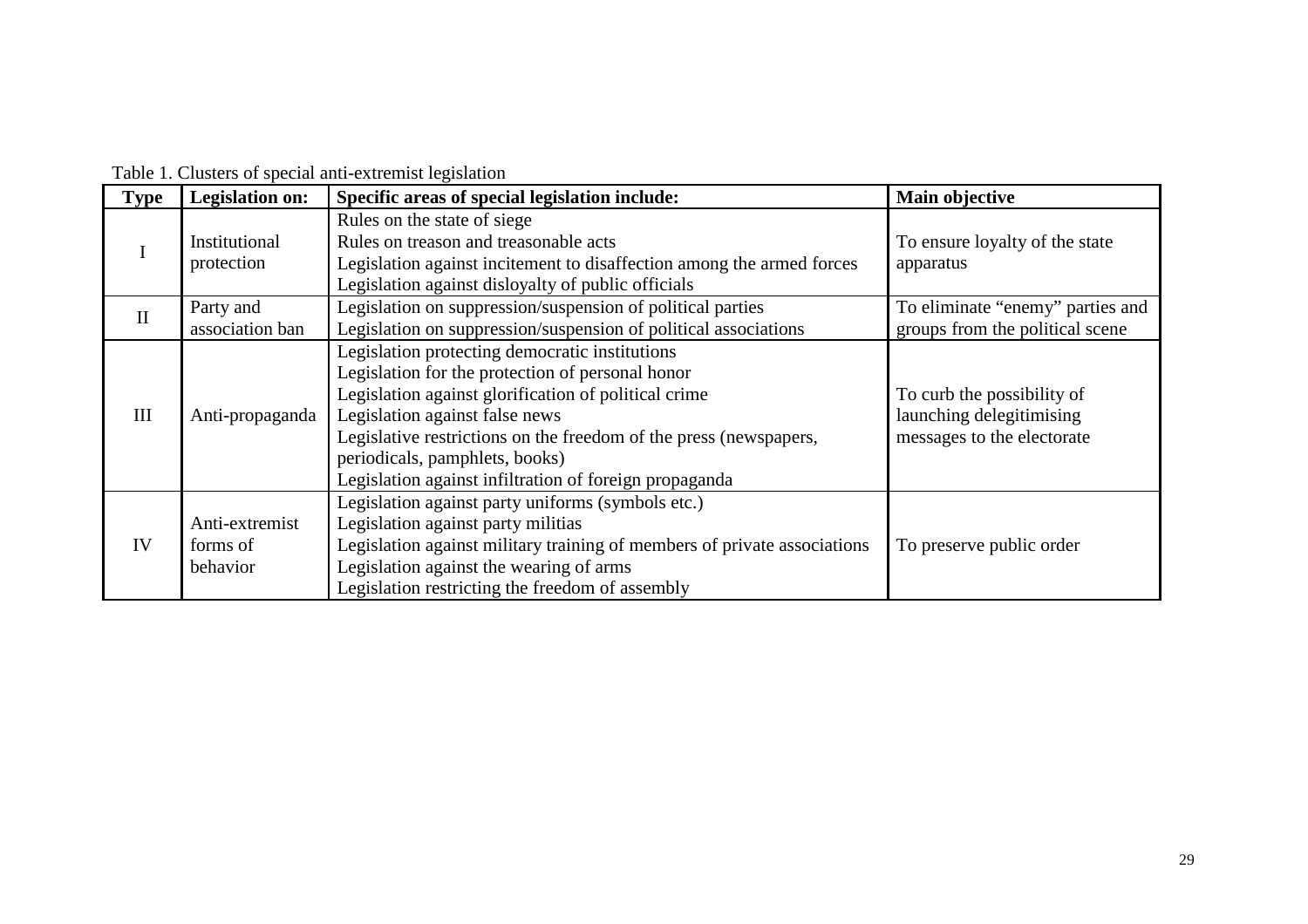| Nature of the<br>variables              | <b>Contextual</b><br>variable                                       | <b>Explanatory</b><br>variable       | <b>Intervening</b><br>variable                  | <b>Intervening</b><br>variable              | <b>Intervening</b><br>variable                           | <b>Dependent</b><br><b>Variable</b> |
|-----------------------------------------|---------------------------------------------------------------------|--------------------------------------|-------------------------------------------------|---------------------------------------------|----------------------------------------------------------|-------------------------------------|
| Variables building<br>the process       | <b>Systemic</b><br>propensities:<br><b>Polarizing</b><br>tendencies | <b>Border parties'</b><br>strategies | <b>Stability of</b><br>governmental<br>majority | <b>Possibility of</b><br>defensive measures | Decline in popular<br>support for the<br>extremist actor | <b>Regime Outcome</b>               |
| <b>Statuses</b> leading to<br>survival  |                                                                     | Cooperation                          | High                                            | Yes                                         | Yes                                                      | Survival                            |
| <b>Statuses</b> leading to<br>breakdown |                                                                     | Defection                            | Low                                             | No                                          | N <sub>0</sub>                                           | <b>Breakdown</b>                    |

Table 2: Process from centrifugal tendencies to regime outcome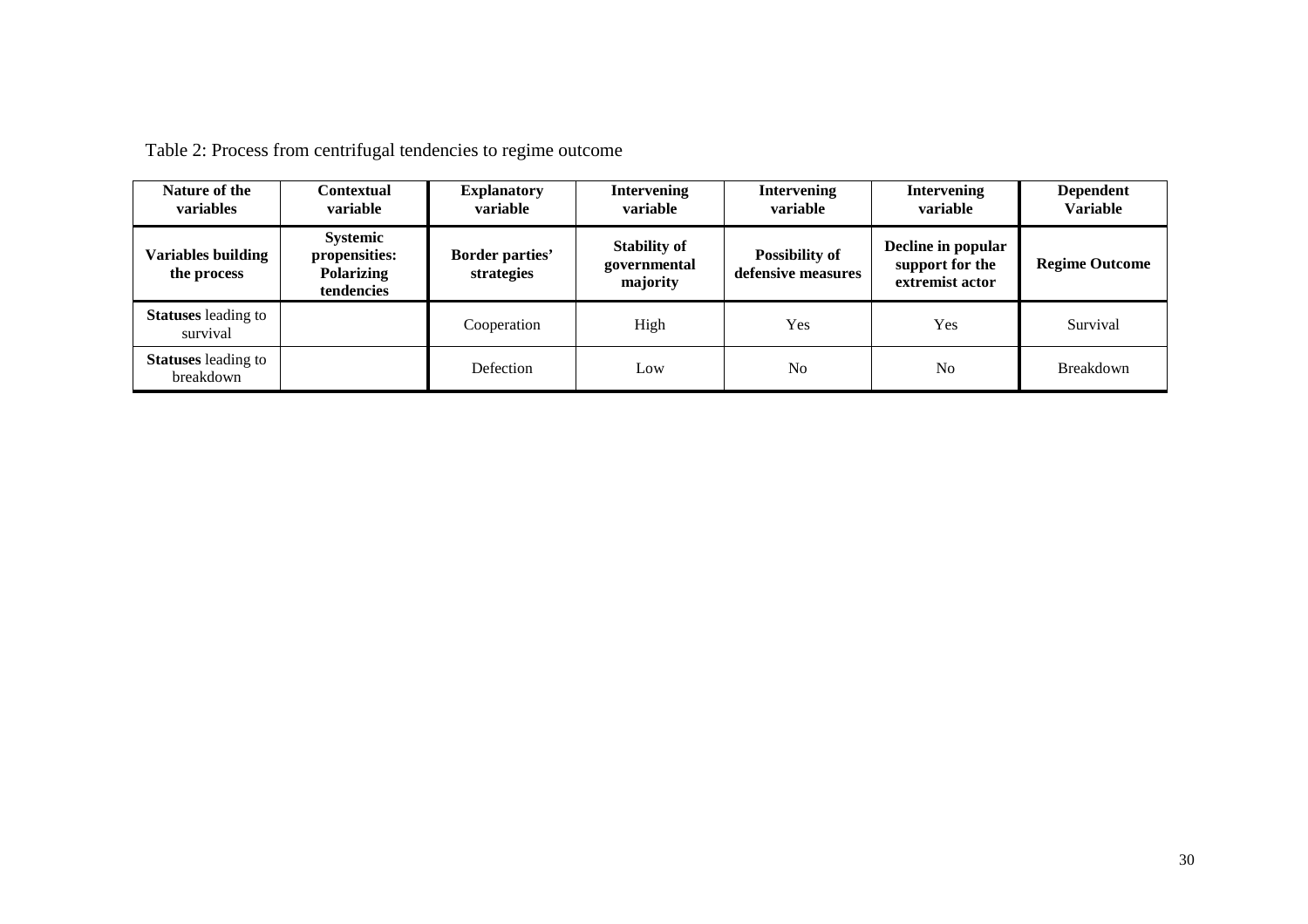| <b>Country</b>       | <b>Belgium</b>    | <b>Finland</b>   | Czechoslovakia    | <b>Italy</b>      | Weimar            |
|----------------------|-------------------|------------------|-------------------|-------------------|-------------------|
| Challenge            | Rexists           | Lapua            | <b>SDP</b>        | <b>PNF</b>        | <b>NSDAP</b>      |
|                      | $(1936-1939)$     | Movement/NC      | $(1933-1938)$     | $(1919-1925)$     | $(1928-1933)$     |
| Actor                |                   | $(1929-1932)$    |                   |                   |                   |
|                      | (Leopold III)     | (Svinhufvud)     | (Beneš)           | (Victor           | (Hindenburg)      |
|                      | Interventions on  | Orders military  | Appeals to        | Emmanuel III)     | Suspends          |
|                      | coalition-        | reaction against | public opinion;   | Vetoes state of   | parliamentary     |
|                      | making process    | armed            | Influence on      | siege proposed    | rule after break  |
|                      | to solve          | insurrection of  | governmental      | by government     | of Grand          |
| <b>Head of State</b> | deadlocks.        | Lapua. Outlaws   | policies in favor | against Fascist   | Coalition in      |
|                      | Constant          | movement         | of moderate       | insurrection      | March 1930.       |
|                      | exclusion of      | afterwards       | German parties    | (Oct. 1922).      | Destabilizing     |
|                      | Rex.              |                  |                   | Appoints          | influence on      |
|                      |                   |                  |                   | Mussolini as      | cabinet           |
|                      |                   |                  |                   | PM thereafter     | thereafter        |
|                      | (Catholic Party)  | (Agrarian Party) | (Agrarian Party)  | Large sectors of  | Extremization     |
|                      | No defection.     | Defection until  | Defects until     | the liberals      | of National       |
|                      | Prompt reaction   | early 1931.      | 1935, and         | prefer an         | Conservatives     |
| <b>Border</b>        | at organizational | No defection     | delays defense    | alliance with the | after 1928.       |
| <b>Parties</b>       | and propaganda    | afterwards       | No defection      | Fascists in 1921  | Move to the       |
|                      | levels.           |                  | afterwards.       | and in 1924 to a  | right of centrist |
|                      |                   |                  |                   | center-based      | parties after     |
|                      |                   |                  |                   | alliance          | 1930.             |
|                      | Administrative    | Implementation   | Policy            | Negotiations      | Scarcely          |
|                      | provisions        | of "anti-        | concessions (to   | with Fascists to  | autonomous        |
|                      | against Rex.      | Communist"       | moderate          | stop political    | from the          |
| Government           | Some ad hoc       | legislation      | German            | violence fail     | Presidency after  |
| (majority)           | legislation.      | against Lapua    | parties).         |                   | 1930              |
|                      | Appeals to        |                  | Strong anti-      |                   | (presidential     |
|                      | public opinion.   |                  | extremist         |                   | decrees)          |
|                      |                   |                  | legislation       |                   |                   |

### Table 3: Defensive actions of the Head of State and the Government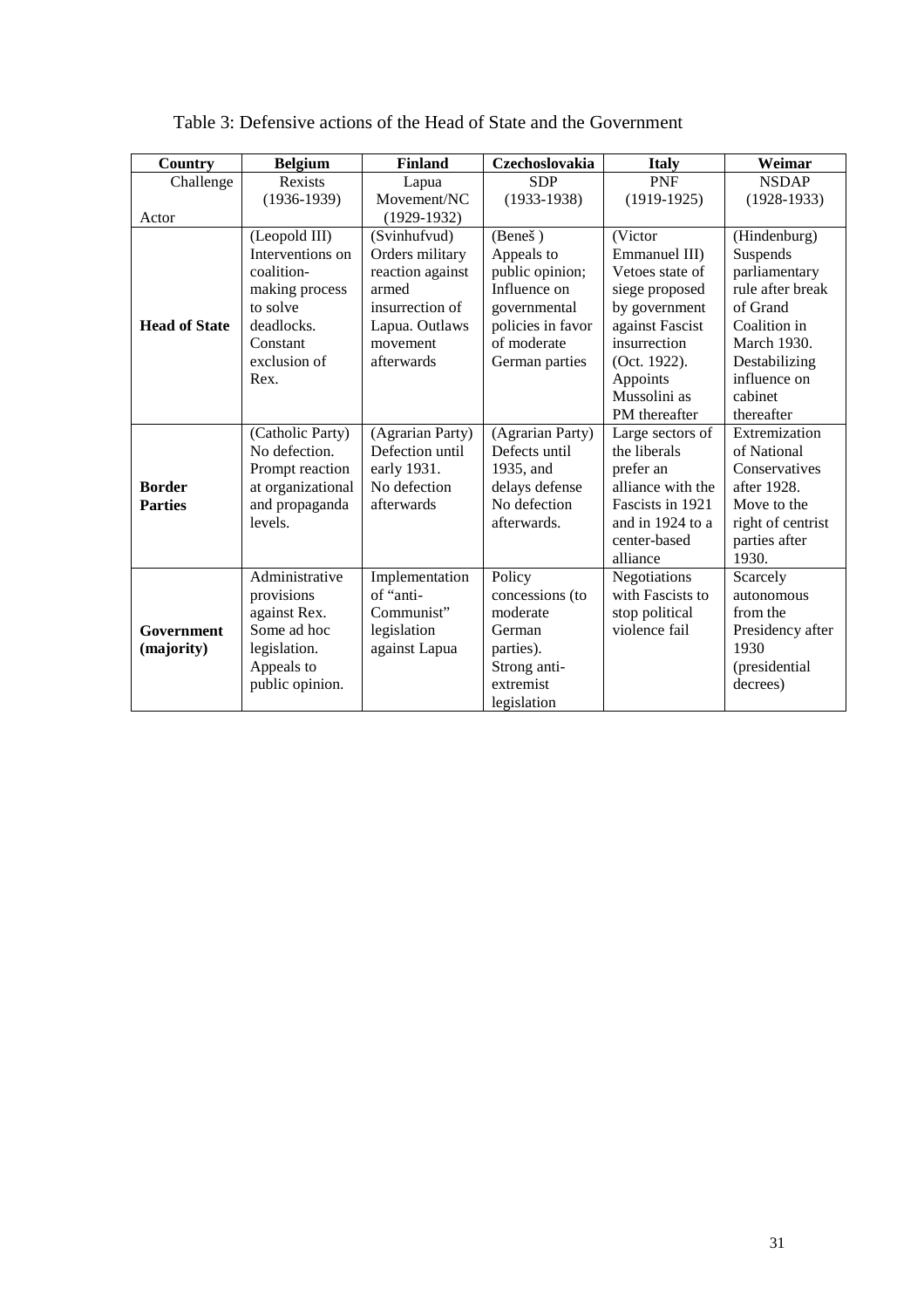|  | Table 4. Mechanisms of democratic defense (Finland, Belgium, First |  |  |  |
|--|--------------------------------------------------------------------|--|--|--|
|  | Czechoslovak Republic)                                             |  |  |  |

| Country                                   | Belgium                                                   | Finland                                 | Czechoslovakia                                                                                 |  |
|-------------------------------------------|-----------------------------------------------------------|-----------------------------------------|------------------------------------------------------------------------------------------------|--|
| Extremist<br>Actor<br>Strategy            | Lapua Movement/NC<br>Rexists (1936-1939)<br>$(1929-1932)$ |                                         | SDP (1933-1938)                                                                                |  |
| <b>Repression</b>                         | Medium                                                    | Strong                                  | Strong                                                                                         |  |
| <b>Integration</b> of<br>rank and file    | Appeals to public<br>opinion                              | Attempt to create a<br>new organization | Appeals to public<br>opinion; strategic<br>policy concessions to<br>German moderate<br>parties |  |
| Integration of<br>sectors of the<br>elite | N <sub>0</sub>                                            | Attempt to create a<br>new organization | Negotiations with SDP                                                                          |  |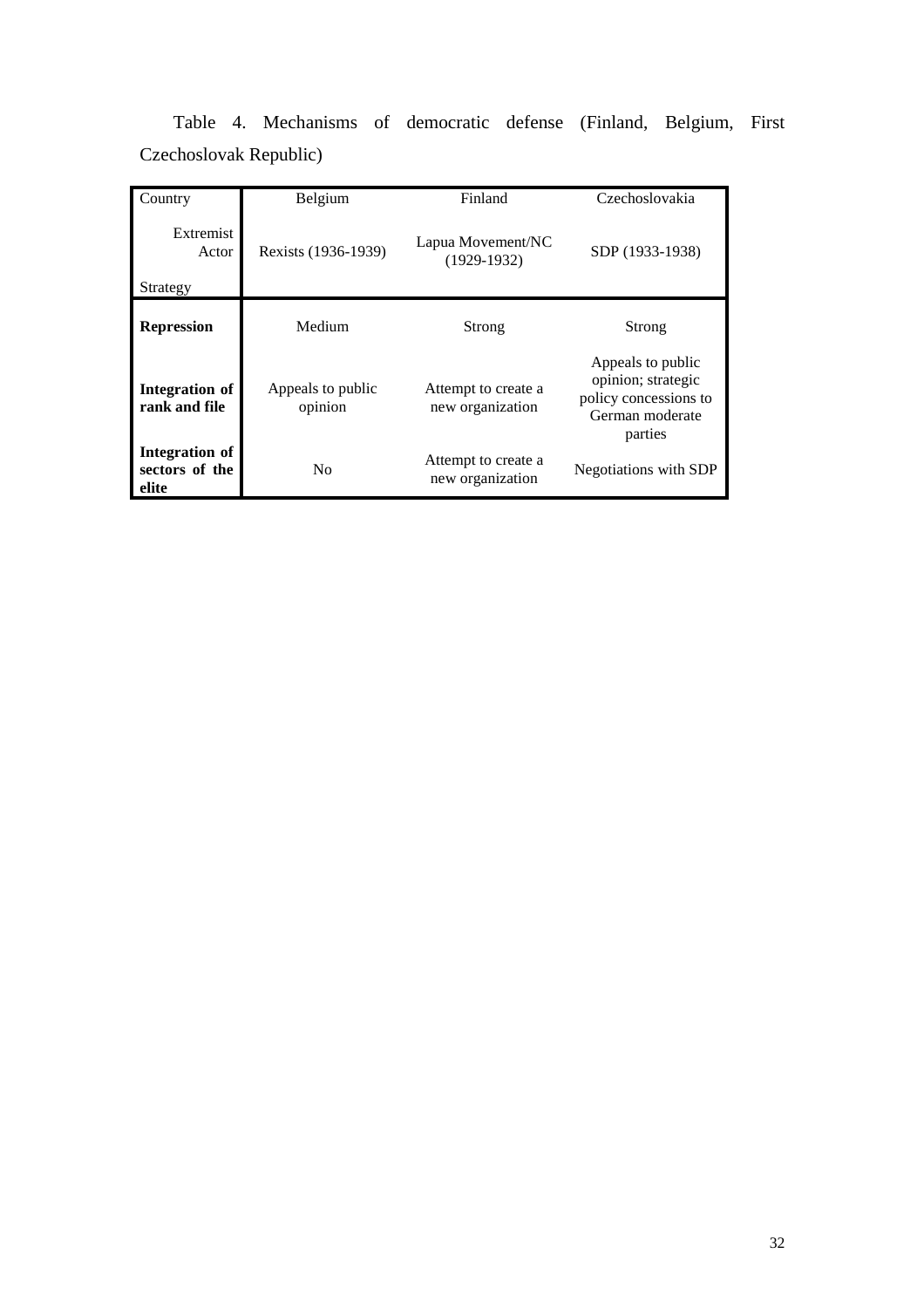$0<sup>-1</sup>$ 10 20 30 40 50 **)**60 70 D CZ SF B F NL N Sw DK CH UK **Countries % of Seats (Lower Chamber**

**Fig. 1: Peak results of extremist parties 1919-1939**